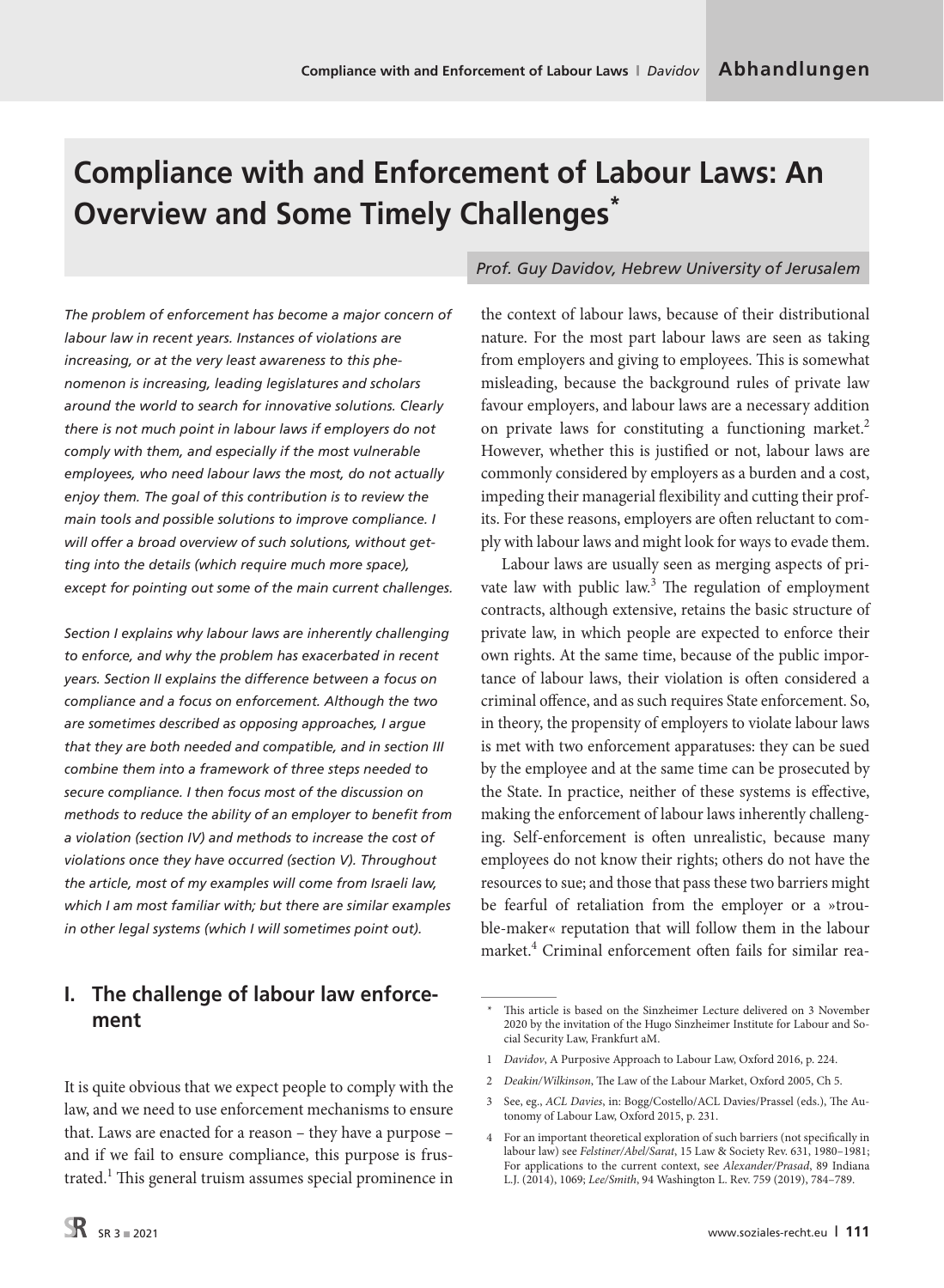sons because it relies mostly on complaints filed by the victims. Most employees do not file complaints, either because they are unaware of their rights, or because they are afraid of negative repercussions for them.<sup>5</sup> It does not help that criminal proceedings are lengthy and place a high bar in terms of evidence and the burden of proof (for obvious, justified reasons) – meaning that the likelihood of a complaint ending in a conviction within a reasonable timeframe is not high. A criminal-law approach to labour law violations may be useful in the background, as a threat and an expressive statement, but it is unsuitable to curtail violations that are widespread, repeating and often covert (without triggering complaints).

The inadequacy of standard private law and criminal law enforcement in the labour context suggests that we need a unique labour law solution, and indeed, unions play a significant role in this regard. Although their main goal is to secure benefits that go *beyond* what labour laws dictate, the presence of unions is also an important factor in ensuring that employers comply with the dictates of the law.<sup>6</sup> Works councils, in legal systems that have them, also play a role in advocating for workers and as part of that, monitoring compliance with labour laws (or at least *some* labour laws, that fall within their jurisdiction).<sup>7</sup> However, unions and works councils can only assist workers in bigger, more established workplaces. They cannot help the domestic worker, or the employee at the small shop or small office. A workplace with a very small number of employees cannot be unionized – and it is unrealistic to expect works councils to form in such workplaces as well.

Because of these inherent difficulties, violations by employers have always been part of labour law. Sometimes the evasion manifests itself by misclassification of employees as independent contractors, which leads to avoidance of *all* labour laws. At other times, specific obligations are not met; for example, an employer pays less than the minimum wage, or fails to pay overtime as required by law, and so on. Data shows that the most vulnerable employees – such as migrant workers, and more generally women, minorities, uneducated workers and part-time workers – suffer from violations more commonly than others.<sup>8</sup>

There are reasons to believe that the problem has exacerbated in recent years, because of several developments.<sup>9</sup> First, globalisation and technological advancements create enhanced competition, which in turn increase the pressure on employers to cut costs. Second, the decline in union density (in most countries) reduces the power and overall reach of unions, and as a result their ability to curtail violations. Third, the increase in the number of migrant workers – who have the most severe barriers for self-enforcement – means that more employees are unlikely to be able to help themselves. Fourth, for the past few decades, corporations have gradually moved away from internal vertical integration, and instead are opting for external collaborations, by way of outsourcing, subcontracting and supply chains.10 As a result, more people are working for smaller, less established organisations, with higher propensity for violations. Fierce competition between contractors further exacerbates the problem. Finally, and also for a number of decades now, there is a shift away from »traditional« employment relations towards various non-standard forms of employment. Some of these non-standard forms, such as working part-time or from home, are detrimental to the ability to engage with other employees, whether for the purpose of unionizing or simply to get information about what the law requires. All of these developments combine with the inherent challenge of enforcement noted above to create a crisis of enforcement in the field of labour law.

# **II. Between compliance and enforcement methods**

It is possible to distinguish between two groups of methods designed to deal with violations of labour laws. We can focus on preventing violations in advance (*ex ante*), or alternatively on detecting and punishing violations after

- 9 I describe these in more detail in *Davidov* (Fn. 1), pp. 226–229.
- 10 On the impact of these developments for aggravating enforcement problems, see most notably *Weil*, The Fissured Workplace: Why Work Became So Bad for So Many and What Can Be Done to Improve It*,* Cambridge (Massachusetts) 2014.

<sup>5</sup> See *Weil/Pyles*, 27 Comparative Labour Law & Policy Journal 59 (2007); Vosko et al*.* (eds.), Closing the Enforcement Gap: Improving Employment Standards Protections for People in Precarious Jobs, Toronto 2020, Ch. 2; *Alexander/Prasad*, 89 Indiana L.J. (2014), 1069; *Lee/Smith*, 94 Washington L. Rev. 759 (2019), 784–789.

<sup>6</sup> *Weil*, in: Freeman/Hersch/Mischel (eds.), Emerging Labor Market Institutions for the Twenty**-**First Century, Chicago 2005, p. 13; *Landau/Howe*, 17 Theoretical Inquiries in Law 201 (2016).

<sup>7</sup> *Waas*, forthcoming in International Journal of Comparative Labour Law & Industrial Relations 2021.

<sup>8</sup> See, eg., *Fine/Galvin/Round/Shepherd*, forthcoming in International Journal of Comparative Labour Law & Industrial Relations 2021.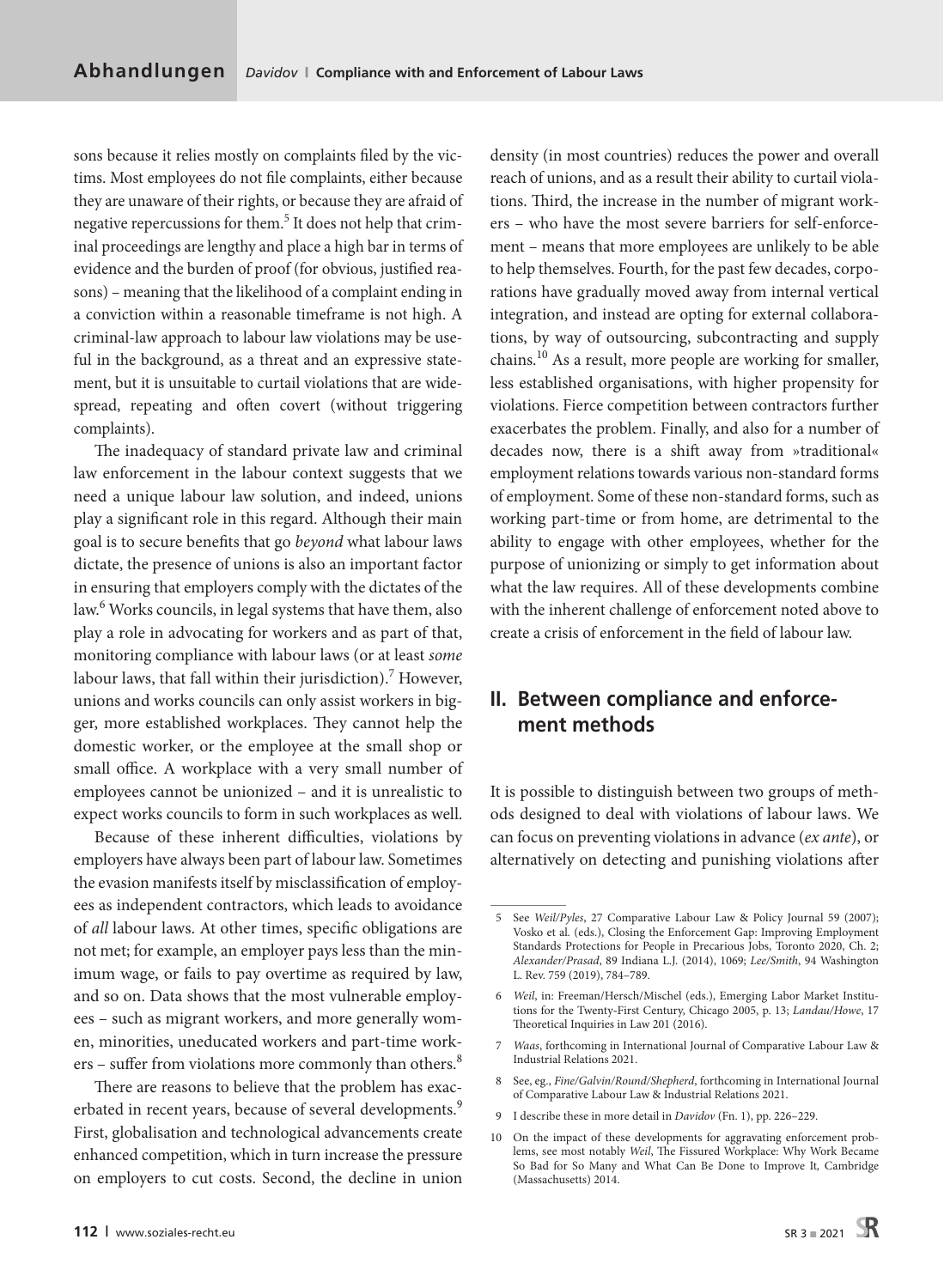the fact (*ex post*). There is, obviously, a strong connection between the two; after all, one of the main reasons for punishments is to prevent additional (future) violations. And some measures will be hard to allocate into one of these two groups. Still, there is often a difference of focus that is noticeable and requires a different approach: are we trying to get into the mind of the employer, to find ways (often through incentives) to improve compliance *ex ante*, or should we focus on methods of detection and punishment? This difference of focus has led to two separate strands of literature. My goal here is to bring them together, because both are important for ensuring that employees are actually protected by labour laws.

The term compliance is sometimes associated with methods that aim to induce *voluntary* compliance, or self-regulation, which some believe should come instead of sanctions. *Leah Vosko* and her colleagues, for example, present the »compliance model« as the opposite of a »deterrence model«, the former focusing on educating employers and helping them comply, the latter focusing on detecting violations and inflicting significant punishment.<sup>11</sup> This comes together with a critique of the lack of sufficient enforcement (deterrence) methods. I agree with the substance of this critique, $12$  but I use the term compliance differently in this article. It includes all methods that aim to ensure compliance *ex-ante* by employers, not only »soft« measures that look for voluntary compliance, and certainly nothing that comes *instead* of detecting violations and punishing.

The compliance approach, which puts the focus on raising awareness, building capacity among employers to comply, and methods of persuasion, is often associated with the theory of responsive regulation, first developed by *Ian Ayres* and *John Braithwaite* three decades ago.<sup>13</sup> This theory starts from a critique of »command and control« methods, arguing that a system that tells people what to do and punishes them if they fail to do as required is often not practical, too costly and not effective. It is better, according to *Ayres* and *Braithwaite*, to persuade and build capacity and internal motivation – at least in some cases. An important part of the theory was the sanctions pyramid. The idea was that we should start with soft measures such as persuasion and warning letters, and move gradually to civil penalties and only later to harder sanctions such as criminal penalties - with the assumption that many violations are not intentional and this will be better

for making people understand the law and build capacity to follow the law in the future.

These ideas have been very influential, leading to rich academic discussions, and have also found their way into labour laws of different countries. For example, in Israel, since 2011 there is a multitude of possible sanctions for labour law violations, with different levels of severity, and inspectors can gradually escalate their response.<sup>14</sup> It is good to have more options, especially if they include the availability of quick administrative sanctions, alongside the criminal ones that require a very long process. At the same time, if authorities find a violation of the minimum wage, for example, it seems ill-advised to settle for a warning letter without any punishment. This suggests to employers that they have a »free pass« for violations until the first time they are caught, with nothing to lose; they will only start paying some price on the second time. And the reality of the labour market teaches us that employers do not get caught very often.

Another development that relies on responsive regulation is the idea of »enforceable undertakings« – also called compliance agreements – which can be found notably in Australia<sup>15</sup>, the U.S.<sup>16</sup> and the UK.<sup>17</sup> Such agreements can be used to get a commitment for future compliance, with some assurances – for example an agreement for a reporting mechanism and also high sanctions in case of future violations. As part of such an agreement, the enforcement agency can agree to smaller sanctions for the current, first violation. Unlike mere warnings, a compliance agreement can be justified if a reduced sanction comes with improved prospects for future compliance by the employer. If the enforcement agency secures assurances that are backed up by significant binding commitments with a mechanism to closely monitor them, this can have better long-term effects than a one-time severe sanction.

- 14 Act to Improve the Enforcement of Labour Laws of 2011.
- 15 For analyses see *Hardy/Howe*, 41 Federal Law Review 1 (2013); *Hardy*, forthcoming in the International Journal of Comparative Labour Law and Industrial Relations 2021.
- 16 *Weil*, in: Vosko et al*.* (Fn. 5), pp. 260, 269.
- 17 Immigration Act 2016, s. 14ff.

<sup>11</sup> *Vosko et al.*, forthcoming in International Journal of Comparative Labour Law & Industrial Relations 2021.

<sup>12</sup> *Davidov*, 26 International Journal of Comparative Labour Law & Industrial Relations 61 (2010).

<sup>13</sup> *Ayres/Braithwaite*, Responsive Regulation: Transcending the Deregulation Debate, Oxford 1992.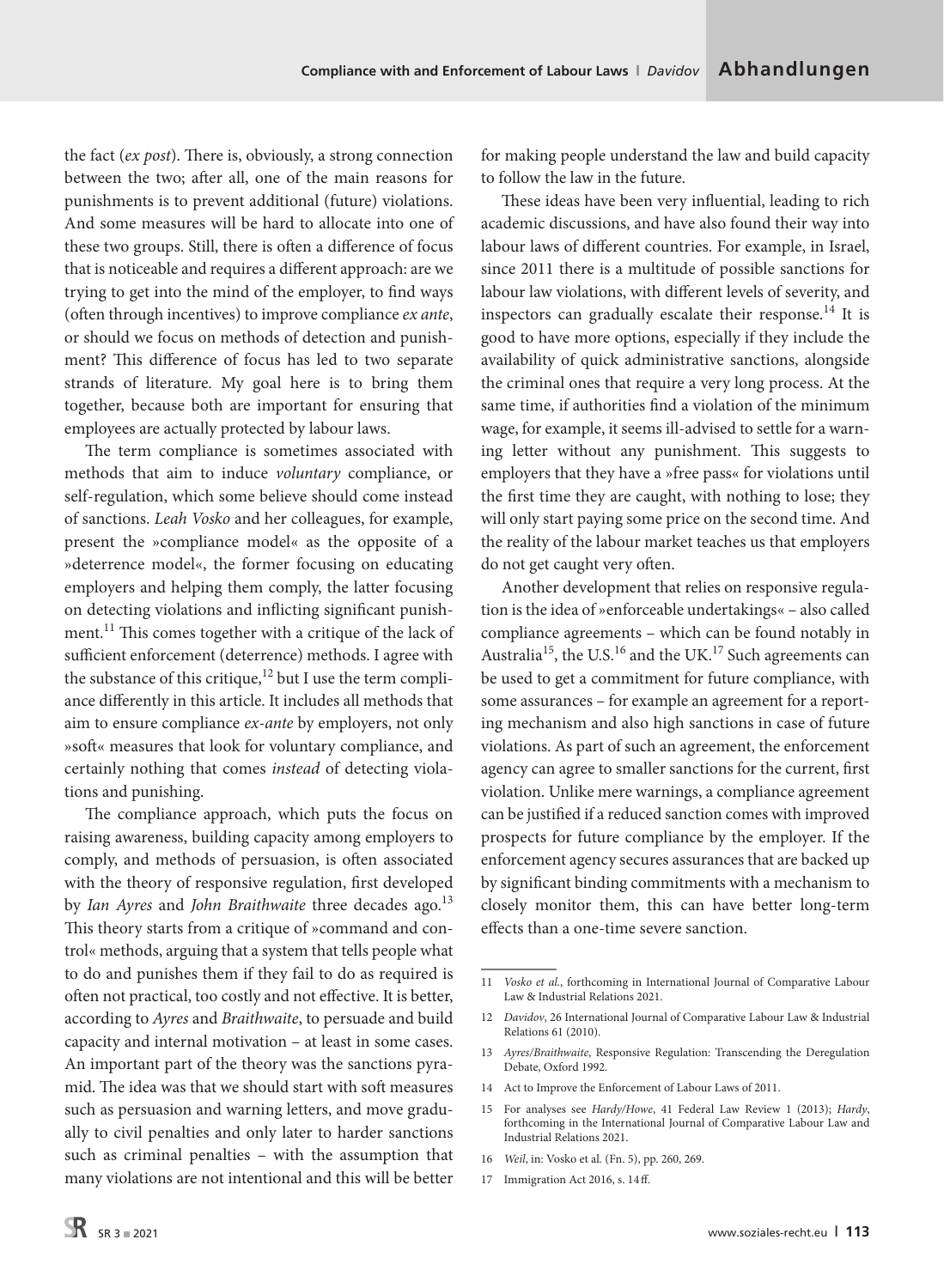Legal systems that give enforcement agencies powers to gradually escalate the response (with discretion to choose from a »menu« of different sanctions), and the power to reach compliance agreements, are taking a step towards the Franco-Iberian model of enforcement. In France, Spain and Latin America, inspectors are put in charge of all labour law issues at a specific workplace and given very broad discretion to decide on the appropriate sanctions or other actions. *Michael Piore* and *Andrew Schrank* have argued that the advantage of this approach is the focus on the root cause of the problems that lead the specific employer to violate labour laws, allowing inspectors to tailor the right solution.<sup>18</sup> Such a system has its own risks: notably, the law might not be applied equally to all employers, and inspectors might be tempted to give employers too much leeway. Also, in order to be effective, it requires frequent visits by the inspector at each workplace, meaning significant resources. Moreover, it is likely that in many cases the »root cause« behind violations is simply that the employer wants to make more money. Notwithstanding these difficulties, at least in some cases allowing an inspector to work with the employer to create (and monitor) a plan for long-term compliance, with a focus on educating and building capacity, can be very beneficial.

Methods like escalating sanctions, enforceable undertakings and tailored solutions show how compliance and enforcement are closely intertwined with each other. These methods are used by enforcement agencies but are directed towards improving future compliance, by ways that depart from traditional punishment. They are designed to improve overall compliance by minimizing future violations. At the same time, these methods expose the tension between the two approaches, because they rely (to some degree, at least) on employers to improve their ways. These relaxed sanctions (at least for the current offence) are based on the assumption that employers plan in good faith to cooperate – that they are not ill-intentioned. Otherwise put, a compliance approach assumes (at least to some extent) that employers are basically »good people« who have strayed and can be brought into line.<sup>19</sup> This may be true for some employers, but others are calculative wrongdoers, who will only respond to hard sanctions.<sup>20</sup> Admittedly, when enforcement agencies are granted broad discretion to choose the sanctions, they may use it wisely and avoid giving any »discounts« to »bad« employers. But this will likely become the exception, that requires clear evidence of intentional wrongdoing. And it is far from clear that most employers are indeed »good« employers.

Notwithstanding these difficulties, I believe that methods focusing on improving compliance *ex-ante* and those focusing on enforcement *ex-post* are both equally important and necessary. Efforts can be made to minimize the risk and try to tailor forward-looking solutions only to »good« employers. This was also the approach adopted by enforcement agencies in the U.S. and in the UK when, in recent years, they enjoyed the benefit of being led by leading academics from the labour enforcement field.<sup>21</sup> Under the heading of »strategic enforcement«, they »in many ways rejected the dichotomy between command-and-control regulation and regulatory new governance, instead embracing productive pieces of both but in a larger context of pursuing strategies and supportive organizational changes that sought to improve employment standards conditions by *changing the behaviour of businesses that*  lead to non-compliance.«<sup>22</sup> Empirical research outside the field of labour law confirms that a mixture of methods that »blends cooperation with punishment« is the most effective way to minimize violations.<sup>23</sup> I therefore proceed with the assumption that it is possible and useful to integrate compliance and enforcement methods into a single framework. I turn now to describe such a framework, which is broader in scope than strategic enforcement, because it covers methods that go beyond those advanced by enforcement agencies.

<sup>18</sup> *Piore/Schrank*, Root-Cause Regulation: Protecting Work and Workers in the Twenty-First Century, Cambridge (Massachusetts) 2018.

<sup>19</sup> *Feldman*, The Law of Good People: Challenging States' Ability to Regulate Human Behavior, Cambridge 2018.

<sup>20</sup> As Feldman also acknowledges, *Feldman*, The Law of Good People: Challenging States' Ability to Regulate Human Behavior, Cambridge 2018, Ch. 6.

<sup>21</sup> In the U.S., Professor *David Weil* was the head of Wage and Hour Division of the U.S. Department of Labor, in charge of the agency enforcing Federal employment standards, from 2014 to 2017. In the UK, Professor *David Metcalf* was the Director of Labour Market Enforcement from 2017 to 2019.

<sup>22</sup> *Weil*, in: Vosko et al. (Fn. 5), p. 260 f.; The general approach was explored in detail in *Weil*, [Boston U. School of Management Research Paper No. 2010–](https://papers.ssrn.com/sol3/papers.cfm?abstract_id=1623390) [20](https://papers.ssrn.com/sol3/papers.cfm?abstract_id=1623390); In the UK, see *Metcalf*, United Kingdom Labour Market Enforcement Strategy 2018/19, May 2018, p. 32.

<sup>23</sup> *Schell-Busey/Simpson/Rorie/Alper*, 15 Criminology & Public Policy 387 (2016), 408.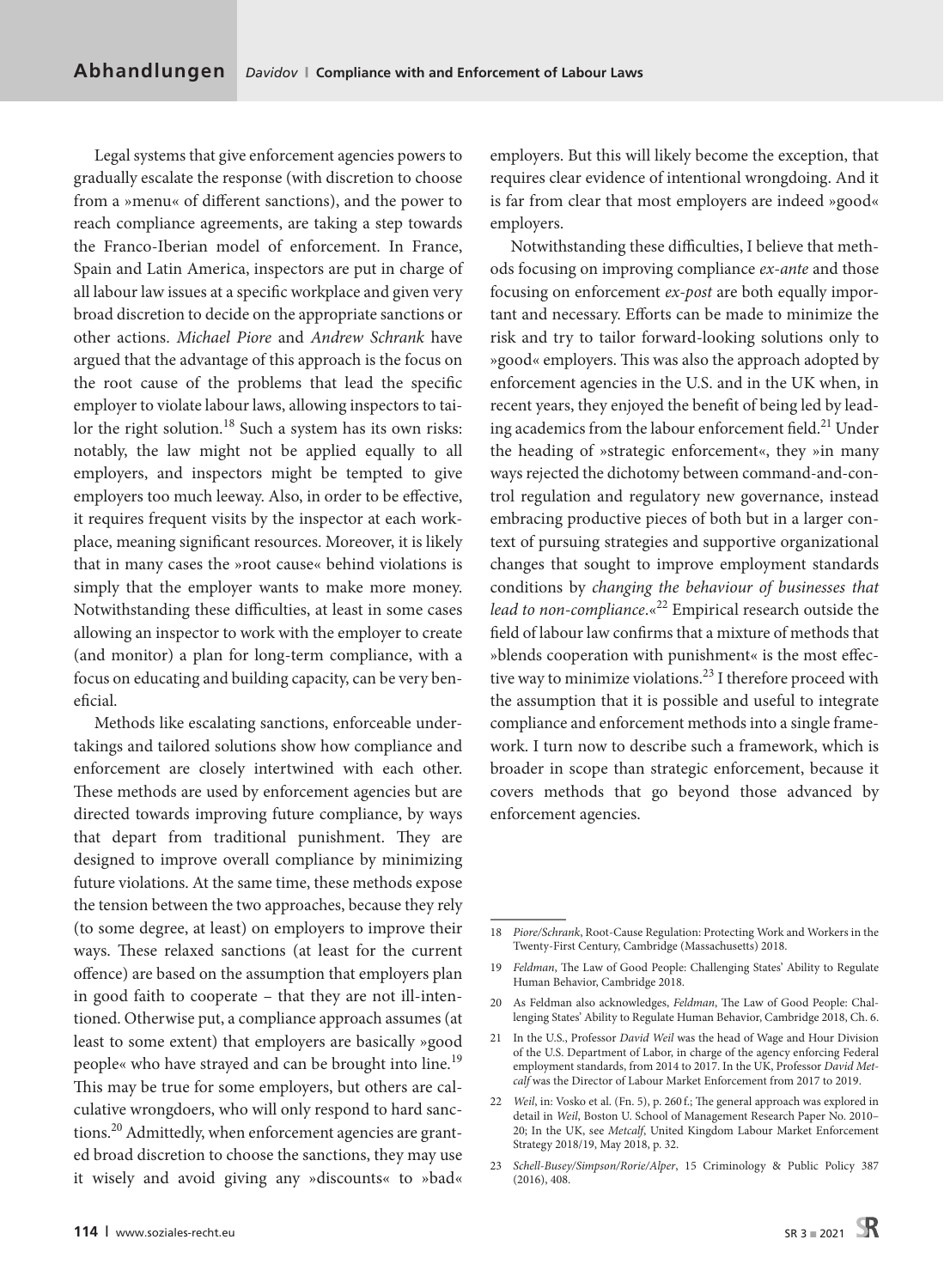# **III. The three conditions needed to secure compliance**

There are three conditions, or steps, or stages, that are needed to ensure compliance with labour laws: awareness about the law; acknowledging violations; and fear of punishment or losses.<sup>24</sup> For »good« employers, who would not knowingly and intentionally violate the law, the first two steps should be enough.<sup>25</sup> These first steps could be described as taking a compliance approach. They may seem naive if considered sufficient by themselves, but when they come alongside hard sanctions (for the »bad« employers) they are an important component. In fact, for the »bad« employers they are needed as well. Whether they are well-intentioned or ill-intentioned, employers' route towards compliance starts with understanding what the law requires, and acknowledging violations (to themselves) when they occur. Then we also need deterrence; for many (perhaps most) employers, the fear of sanctions or other losses is crucial to ensure compliance with the law, especially labour laws that are costly for them. The three steps therefore adopt a framework that focuses on conditions for compliance, but this framework includes within it also measures of deterrence (which are commonly associated with *ex-post* enforcement).

In this section I briefly explain the first two conditions. I will then focus most of the current contribution, in the following sections, on the third condition, taking a broad view of deterrence, that includes any measure that impacts the employer's cost-benefit calculation.

The first step towards compliance is that an employer has to be aware of the law, and understand what it needs to do. For this stage, we need methods that raise awareness to the law; for example, the government can initiate media campaigns that bring attention to a specific aspect of the law (such as: »You must pay your employees at least €9.19 per hour – it's the law!«). For some employers, who are law-abiding, this will be enough. Alongside awareness, we need employers to have capacity to understand and be able to follow the requirements. For small employers, methods might be needed to help build such capacity, on the assumption that at least some employers are interested in following the law, but find it too complex. In some legal systems, inspectors are working with employers, giving them information and advice to help them comply.<sup>26</sup> Other methods could be focused on simplifying the law and building an easy-to-follow compliance scheme that is tailored to different types of employers (for example, people who employ a housekeeper in their home cannot be expected to have capacity to follow the same detailed rules directed at big corporations).

The second step that is important to secure compliance is for the employer to acknowledge violations and their immorality. There is a wealth of evidence in the field of behavioural ethics showing that people tend to deceive themselves to believe that they are acting morally and legally; in other words, people often prefer a convenient interpretation of reality, rather than the inconvenient truth.<sup>27</sup> Some people would tell themselves that employees are better off this way (because compliance would lead some of them to lose their jobs). Others might convince themselves that the law is unjustified, or that they have good reasons to violate it just this time (perhaps because of economic pressure). When the law is ambiguous (which is not unusual), some employers will use the ambiguity to self-deceive themselves that they are not violating at all. *Yuval Feldman* has argued that most people are »good people« who are not »calculative wrongdoers«, but rather violate the law unintentionally, often with the help of psychological self-deception mechanisms. There are various ways in which we can try to counter such tendencies; for example, putting a mirror (metaphorically) in front of employers to make them realize the violation. We can also use persuasion methods to explain why following the law is important and the violation is immoral, thereby making it more difficult for people to convince themselves that even if a violation is illegal, it is somehow justified and not immoral. $^{28}$  Here too public campaigns can be helpful;

27 For a review of this research, see *Feldman* (Fn. 19), Ch. 2.

<sup>24</sup> These three conditions can be divided into sub-conditions, and some other related conditions can be added. I chose a rather simplified way to describe the main stages that are especially relevant for compliance in the labour law context. For a more general and complete overview of compliance steps, see *Parker/Lehmann Nielsen*, in: Drahos (ed.), Regulatory Theory: Foundations and Applications, Canberra 2017, p. 217.

<sup>25</sup> *Feldman* (Fn. 19), p. 62; For a recent empirical study showing that some organizations follow the law even without any risk of sanction – albeit a law imposing only minimal costs on them – see *Cronert*, forthcoming in Regulation & Governance 2021.

<sup>26</sup> This is more common in the Franco-Iberian model; see *Piore/Schrank* (Fn. 18).

<sup>28</sup> For discussions of possible regulatory solutions to behavioral ethics problems, see *Feldman* (Fn. 19)*; Ayal/Gino/Barkan/Ariely*, 10 Perspectives on Psychological Science 738 (2015).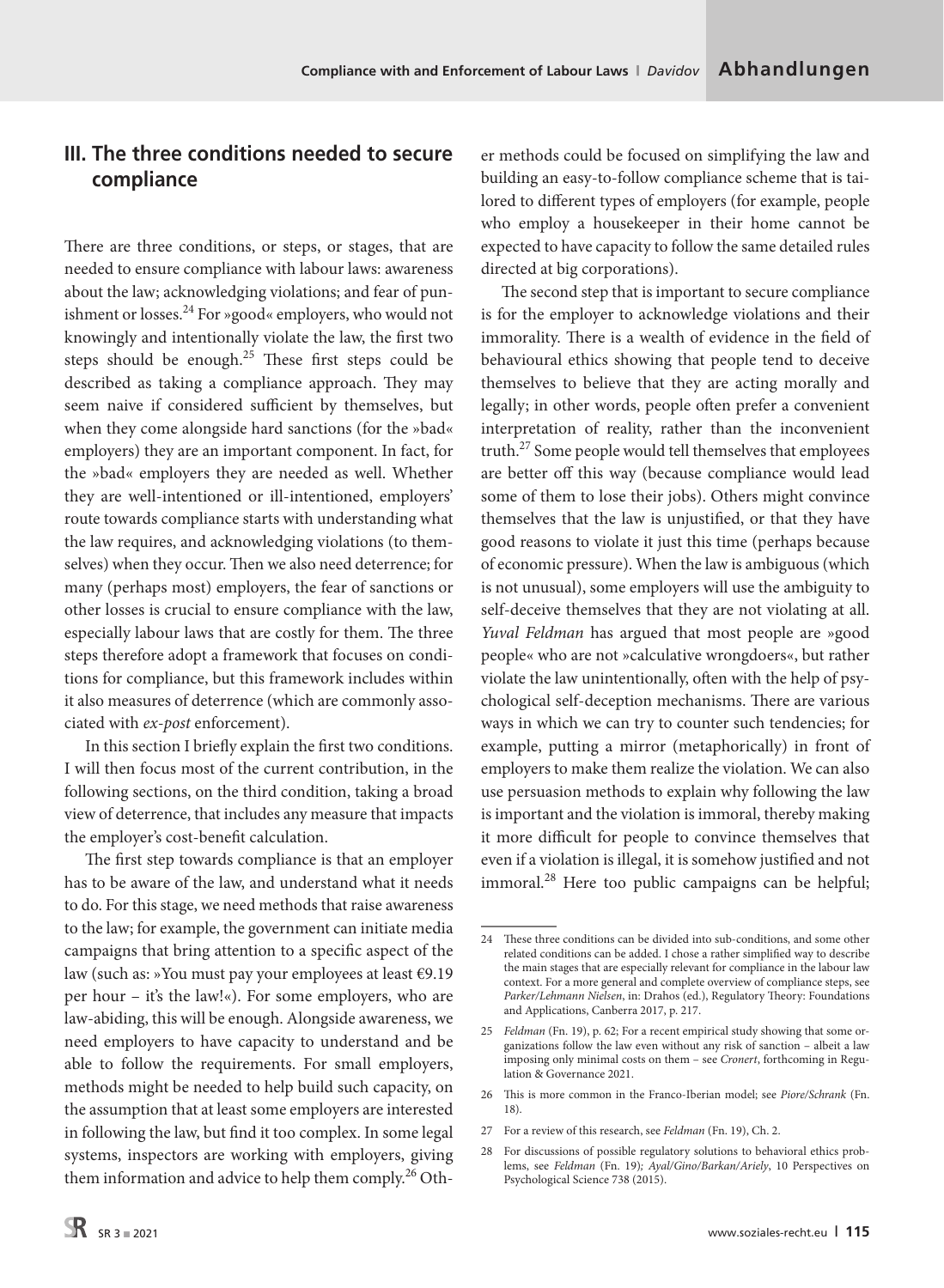imagine for example a campaign to prevent safety violations, which puts the focus on personal stories of victims of such violations (injured employees; family members of employees who died in work accidents). Although it should be obvious to every employer that violating safety rules can lead to grave results (and is therefore immoral), because of the human tendency to self-deception such reminders are important to raise compliance.

Let us now turn to the third condition, which is the most important, given the reality described in section I. As noted, we can assume that at least some employers (and perhaps most of them) perform a cost-benefit calculation, and will only comply with the law if violating would end up being more costly for them. This may be because they are »bad« (calculative wrongdoers), or because they convince themselves, through some rationalisation, that their actions are not illegal or not immoral. The goal would be to impact both sides of the cost-benefit equation to make compliance more likely. Admittedly, employers are not always rational and fully informed, so cannot be assumed to perform a correct cost-benefit analysis necessarily; and studies in criminology suggest that higher penalties do not, in themselves, succeed in securing deterrence.<sup>29</sup> Nonetheless, using a multitude of methods as discussed below can certainly be expected to influence the attitudes of employers towards compliance with labour laws.

Legislatures, governments and courts all have a role to play in influencing this cost-benefit analysis to improve compliance.<sup>30</sup> In the next section (section IV) I discuss several methods that can reduce the ability of an employer to benefit from a violation. The following section (section V) will then focus on methods that can increase the costs of violations once they occur. Although these are *ex-post* solutions, to a large extent they are designed to improve compliance *ex-ante*. The distinction between the two groups of methods is not sharp; there is a strong connection between them and some overlap. However, I believe that this structure of presenting them is nonetheless useful.

# **IV. Reducing the ability of the employer to benefit from violations**

Thinking about labour laws from an employer's point of view, imagine that the employer understands what a specific law requires, but given the costs of compliance, is considering violating the law. The employer is then likely to weigh the benefits (gains) of a violation, before turning to consider the costs (losses). We can take two routes towards minimizing as much as possible the gains from violations. This can be done by raising the likelihood of self-enforcement, or by supporting the ability of other actors to prevent or curtail violations. Let me address each of these options in turn.

#### **1. Raising the likelihood of self-enforcement**

Within the group of methods designed to raise the likelihood of self-enforcement, I would like to mention and briefly discuss four methods: class actions, punitive damages, access to courts, and disclosure duties. This is not a complete list; other methods could fit into this group as well. My goal is to present a structure that can be useful for categorising different methods, and to point attention to some of the main methods in each group and their current challenges.

#### **a) Class actions**

It is quite likely that an employer ignoring a specific duty towards one employee will do the same towards other similar employees. Imagine for example that employees have to arrive at 8:45am in order to prepare their workstation to be able to start accepting customer calls at 9:00am. Assume also that the law requires the employer to pay for this preparation time, but the employer fails to do so. The payment owed for those 15 minutes each day can accumulate to a meaningful amount. But for an employee earning low wages, this amount might not be high enough to justify legal action. As noted above, there are barriers that an employee will need to overcome before we can expect her to pay for a lawyer and sue. Often, the amount owed will not be enough to overcome these barriers. But what if a large number of employees who are exposed to the same violation join hands and sue together? With the total expected compensation much higher, taking a lawyer and suing becomes more pos-

<sup>29</sup> For an excellent recent review of the literature on deterrence in theory and practice, in the context of employment, see *Hardy*, forthcoming in the International Journal of Comparative Labour Law and Industrial Relations 2021.

<sup>30</sup> On the role of courts, see *Davidov/Eshet*, Improving Compliance with Labor Laws: The Role of Courts [unpublished draft, **<https://ssrn.com/abstract=3776134>** (10 February 2021)].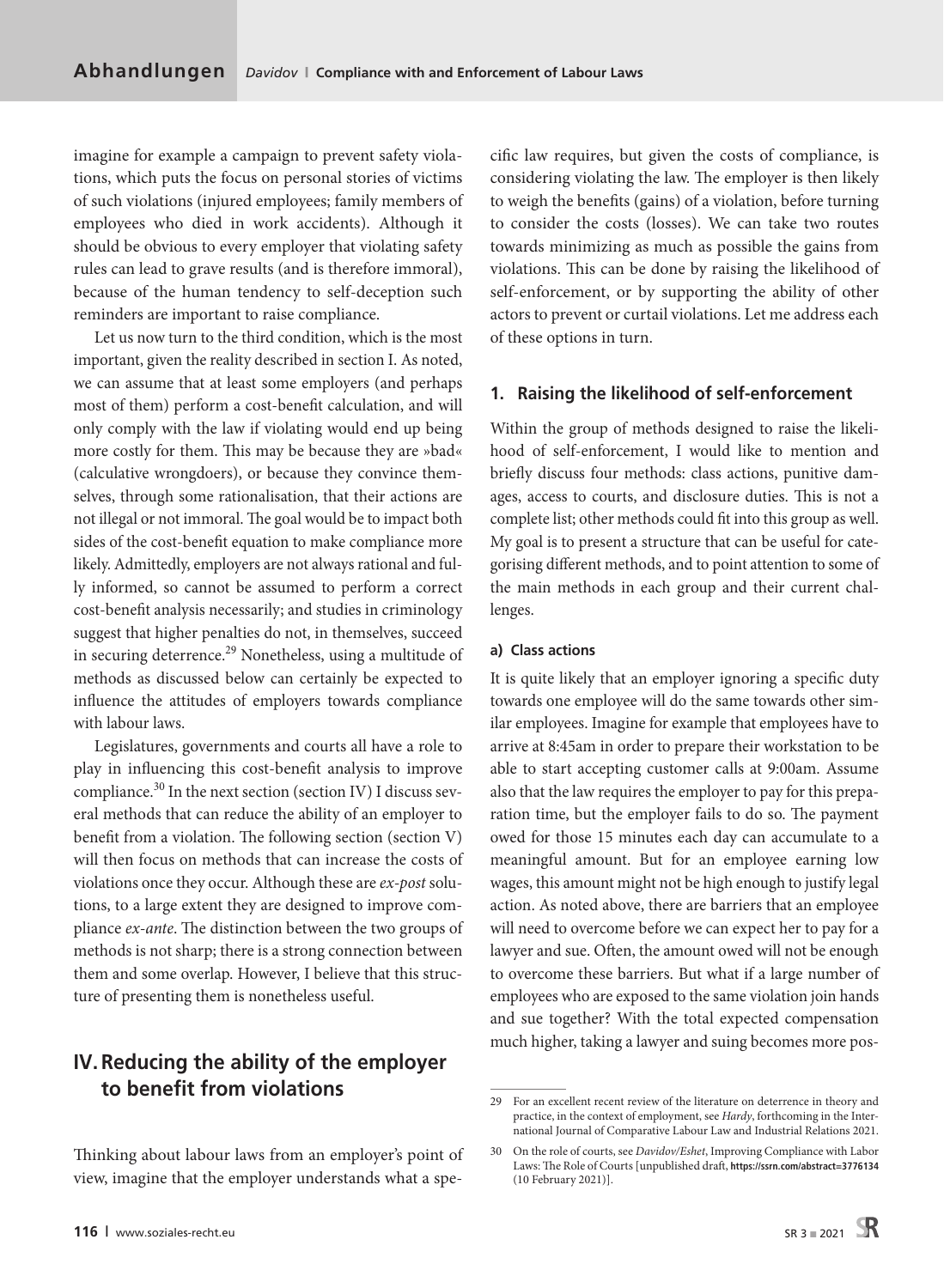sible. Still, it is not very likely. Employees rarely sue their employers when the relationship is ongoing. Most legal suits concerning employment rights occur after the relationship ends. And at this time, the connection between different employees is much weaker, so the prospects of a large group joining forces to sue together are slim – especially considering that each employee usually leaves at a different time.

It is here that the class action tool becomes highly useful. In Israel, for example, since 2006 the law allows a single employee to file a suit on behalf of all similarly situated employees, and promises significant compensation for the representative plaintiff and her lawyer as an incentive to initiate the proceedings.<sup>31</sup> The similarly situated employees will enjoy the benefits resulting from the suit as if they were parties to it, unless they choose to opt-out. Such class action suits have quickly become common in Israeli labour courts, resulting in a changed cost-benefit calculation for employers. They can no longer rely on the fact that most employees will not sue, and the minority that might sue is likely to settle for a smaller amount than the one taken from them. They have to take into account the risk of having to pay the entire amount taken from all employees, as well as compensation for the late payments and additional sums for the representative plaintiff and her lawyer.

There are two challenges that impede the success of this method, to some extent. First, judicial resistance or at least hesitation towards the deviation from the traditional model of litigation. In some countries legislatures have been slow to accept the possibility of class actions or have allowed them only in very limited form.<sup>32</sup> But even where legislation opens broad opportunities for class actions, judges have to approve them, and could remain timid. In Israel, judges have to ascertain that a class action is the most efficient and fair way to settle a dispute in the circumstances, and that it is reasonable to assume that the interests of the entire group will be represented in an appropriate manner.<sup>33</sup> In many cases, representative plaintiffs have failed to pass this barrier. It seems that labour courts often fail to realize that without the class action the dispute will not be litigated at all. They do not fully appreciate the importance of this tool for improving compliance with labour law – not only in the particular case, but more generally. Employers need to see class actions as a realistic possibility, in order to factor this into their cost-benefit calculations (which will improve compliance *ex-ante*).

This will not happen until a significant number of class actions are approved, without too many procedural hurdles.

A second challenge concerns the relationship between class actions and labour unions. Class actions were originally developed for the field of consumer law, where multiple consumers with small claims are separated from each other. In labour law, in contrast, there is already a system in place for the joint action of many employees: they can join a union which can act on their behalf. If a workplace is unionized, and the union is active, we can expect it to take actions to ensure compliance with labour laws.<sup>34</sup> In such cases, a class action may be disruptive: it represents an attempt by a single employee to act on behalf of all other similarly situated employees, when there is already another body acting on their behalf (by other means). The union is more democratic, and it represents the employees for the long term and not only *ad-hoc* (so might have broader considerations). For these reasons, Israeli law, for example, gives unions the advantage, by prohibiting class actions by employees whose working terms are regulated by a collective agreement.<sup>35</sup> This is supposed to ensure that class actions do not create »competition« for unions and do not undermine them.

The problem is that sometimes unions are not sufficiently active. In Israel a clear example was the security sector, where terms have been regulated by an old sectoral collective agreement, but in practice most employees were not union members, and the union (the *Histadrut*) was inactive, failing to respond to persistent labour law violations. The National Labour Court decided that in such cases class actions should be allowed, $36$  which indeed fulfils the purpose of the law. Interestingly, in several cases class action suits have prompted the *Histadrut* into action, contributing to »awaken« it, thereby raising another challenge. It was eventually decided by the Supreme Court

- 33 Class Actions Act of 2006, s. 8.
- 34 *Weil*, in: Freeman/Hersch/Mischel (Fn. 6), p. 13; *Landau/Howe*, 17 Theoretical Inquiries in Law 201 (2016).
- 35 Class Actions Act of 2006, second supplement, s. 10 (3).
- 36 Viron v. Tevel Security Cleaning and Services Ltd., judgment of 3 January 2011.

<sup>31</sup> Class actions were allowed to some extent before 2006 as well; but the Class Actions Act of 2006 expanded this possibility significantly.

<sup>32</sup> For recent (limited) developments in Germany in this regard, see *Waas*, forthcoming in International Journal of Comparative Labour Law & Industrial Relations 2021.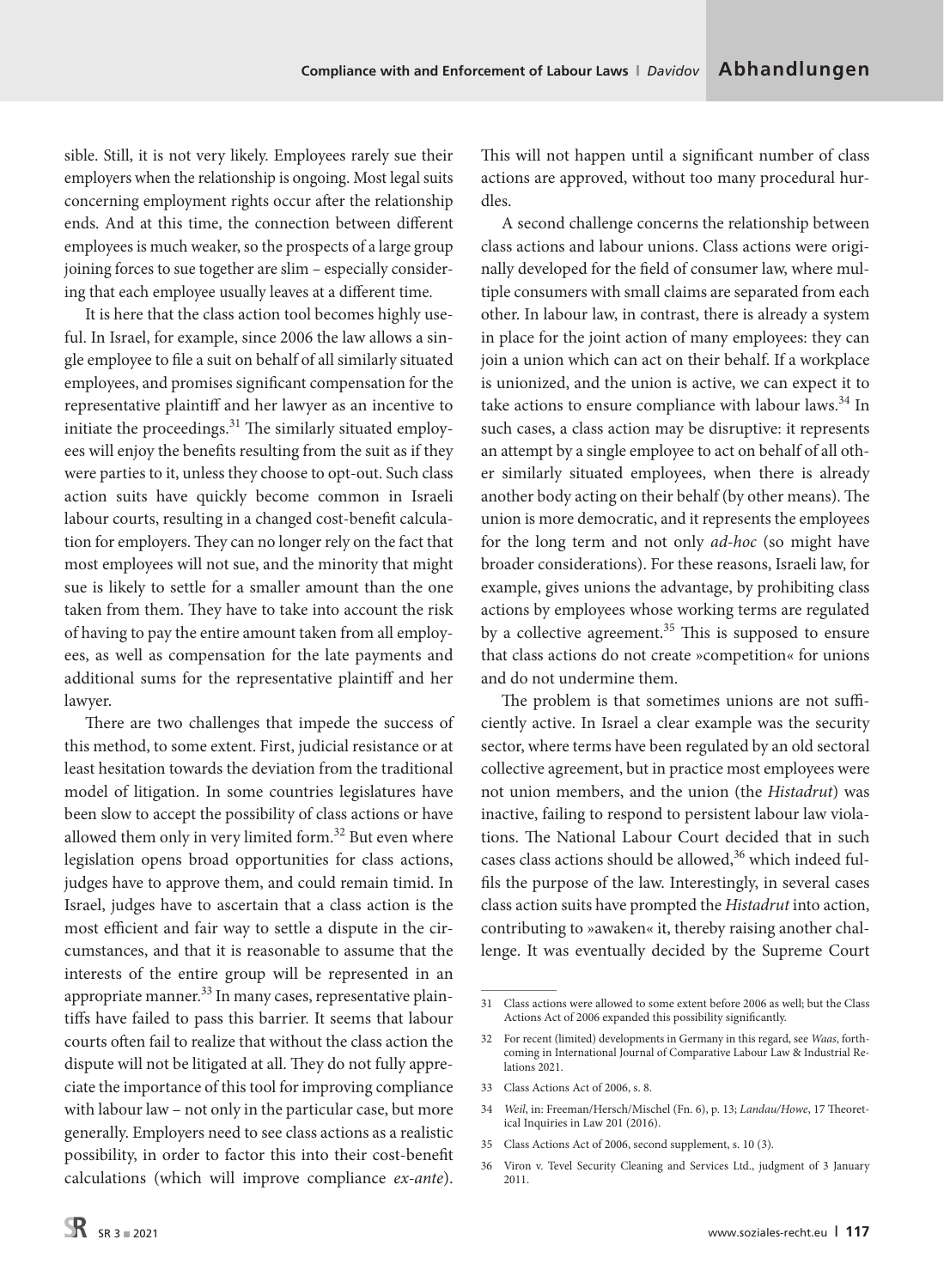that if the »awakening« is genuine, the union can be given priority, considering the long-term advantages – but the representative plaintiff and her lawyer should still be compensated, to preserve the incentive for filing class actions in the future  $37$ 

#### **b) Punitive damages**

Class action suits have significant potential to improve compliance with labour laws, but they are only suitable for a certain group of cases. Alongside the difficulties mentioned above, they are in practice limited to situations of the same violation against a large group of employees. There is, however, another method that can be used to make repeated small violations more costly for the employer: punitive damages. For a single employee, or a small group of employees, initiating a legal suit against the employer is often not worthwhile, because the potential gains do not outweigh the costs of legal expenses alongside other costs of confronting the employer and the ensuing »trouble-maker« reputation. Punitive damages, if significant, can have a double effect: creating an incentive for the employee to sue, even when the sum of the violation itself is not very high, and increasing the cost of the violation for the employer. My main focus at this stage is on the first effect: by making it more beneficial to sue, punitive damages can raise the likelihood of self-enforcement, thereby reducing the ability of the employer to benefit from violations.

Punitive damages cannot be justified when an employer is already facing punishment for the same violation in criminal or administrative proceedings. But in practice, most violations are not subject to such punishments, and are also not leading to self-enforcement, creating overall a situation of under-deterrence.<sup>38</sup> Punitive damages can help correct this problem. In Israel, legislation has given labour courts explicit power to award punitive damages in several contexts: when wages are not paid in full and in time; when employers fail to provide a notice of the employment terms; when an employer dismisses an employee because she exposed illegal activities (a whistleblower); when an employer is trying to prevent an organizing attempt; and when the employer requires an employee to stand up (rather than sit down) during work for no justified reason. These are mostly new protections that have been legislated in recent years, reflecting a growing recognition of the legislature that there is an enforcement problem, and that punitive damages can be part of the solution.<sup>39</sup> Other pieces of legislation, especially creating protections against discrimination at work, give the labour courts broad discretion to award damages for non-pecuniary harms. These were also used to impose punitive damages in some discrimination cases.<sup>40</sup>

#### **c) Access to courts**

The realistic ability to bring a claim to court – and do so successfully – is crucial for our efforts to improve compliance. If bringing a case to court is not likely, or must face many barriers, employers realize that the chances of self-enforcement are small, which leads to a cost-benefit calculation often favouring violations. The existence of an independent labour court system is highly important in this regard – by its very nature and specialization (the focus on workers' claims) it tends to be more understanding to workers' difficulties and as a result more accessible compared to the general court system. More specifically, major factors that affect workers' access to courts that have been litigated in recent years are court fees and arbitration clauses.

Plaintiffs are usually required to pay fees when filing a suit in court. Such fees are usually very small, or even non-existent, in labour courts and tribunals. This reflects an understanding that in many cases employees are self-enforcing basic rights necessary for subsistence and other minimal terms. Right-wing governments sometimes try to raise the fees, ostensibly in order to cut public costs, thereby impeding the ability of employees to enforce their rights. In the UK, until 2013 claimants could bring a case before employment tribunals without fees; but from that year a new Order has set up fees ranging between £390 and £1200

<sup>37</sup> Israeli Security Companies Association v. National Labour Court, judgment of 30 August 2015.

<sup>38</sup> In situations of under-deterrence punitive damages are justified from an economic perspective; see *Polinsky*/*Shavell*, 111 Harvard Law Review 869 (1998).

<sup>39</sup> See Wage Protection Act of 1958, s. 17–18; Notice for Employees and Prospective Employees (Terms of Employment and Screening of Job Candidates) Act 2002, s. 5 (as amended 2011); Protection of Employees (Exposing Violations and Corruption) Act 1997, s. 3 (as amended 2008); The Right to Seating and Suitable Conditions at Work Act 2007, s. 4; Collective Agreements Act 1957, s. 33 (11) (as amended 2009). The Wage Protection Act, aimed to ensure payments of wages in full and in time, is the exception: it is not new. Also, unlike the other pieces of legislation, it does not use the term punitive damages. But the idea is the same.

<sup>40</sup> See, eg., Sharon Plotkin v. Eisenberg Brothers Ltd*.*, judgment of 8 September 1997.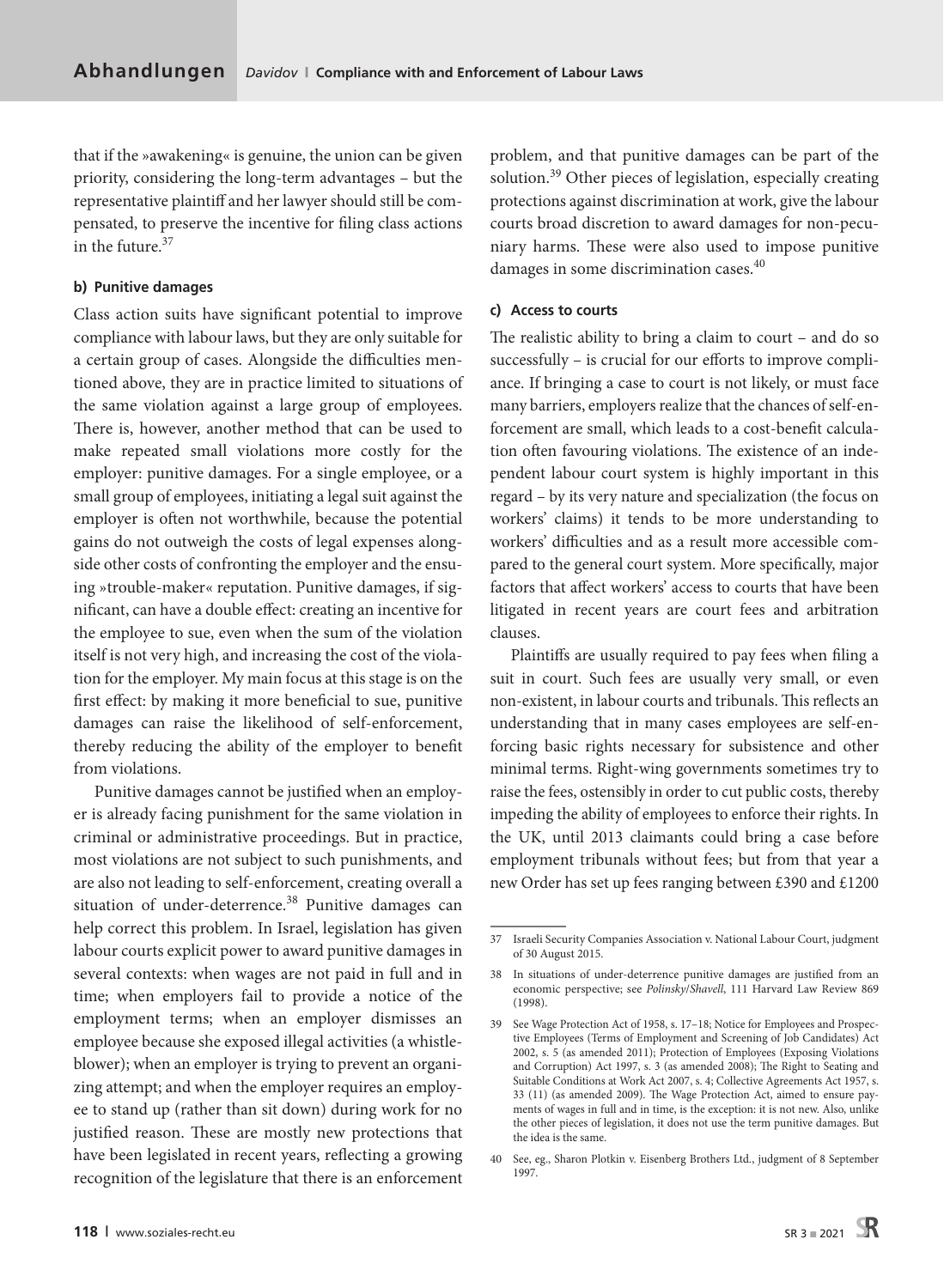for a single claimant (more for groups, and more on appeals).41 Even though there were some exceptions and a possibility to recover fees when the suit is successful, the UK Supreme Court understood that the fees created a significant barrier. This was very clearly demonstrated by data presented to the Court, showing a staggering reduction in the number of claims following the Order.<sup>42</sup> The fees Order was struck down because it was ruled to be an unjustified infringement of a constitutional right of access to the courts.43

A somewhat similar issue was raised in Israel in 2016 when new Regulations placed a burden on access of migrant workers to labour courts.44 The new law requires plaintiffs who are not Israeli residents to deposit a collateral sum at the time of bringing a case to court, in order to ensure the payment of expenses to the employer, should they lose the case. Although a judge can allow a suit to proceed without a collateral if the plaintiff shows preliminary evidence of her case (or for some other exceptional reason), this is the default rule. It means that quite often, migrant workers who are claiming that their basic labour rights have been violated can only bring the case to court if they deposit a significant amount of money at the court. Considering that these workers are most vulnerable and without resources, this is a significant barrier, and for this reason the Regulations were challenged by Kav-La'oved, a non-profit organization assisting migrant workers in Israel. The new law was justified by the Government by raising the possibility of non-resident plaintiffs leaving the country before the end of the proceedings; in such cases, recovery of expenses (if the claims are rejected) will be extremely difficult, if not impossible. However, the Government had no data on the phenomenon of »false claims«, and in all likelihood, a wholesale rejection of a legal suit by a migrant worker is extremely rare. Unfortunately, the Supreme Court refused to intervene, allowing this new barrier on access to justice to stand.

A second and probably much more dramatic impediment on access to courts is arbitration clauses, by which employees agree (when entering the relationship) to bring any claim against the employer before a private arbitrator. Often the employer enjoys significant control over the process, and the identity of the arbitrator, which is obviously detrimental to the worker's case.<sup>45</sup> In some countries such clauses in the contract have no force; in Israel, for example, the rule is that mandatory (non-waivable) rights

cannot be a topic for arbitration.<sup>46</sup> Although there are some minor exceptions developed by the courts – if the employee's objection is raised only after the arbitrator's decision, in some cases the decision can be upheld – the law is very clear about securing the ability to bring a claim against labour law violations to court.<sup>47</sup> In contrast, in the U.S. arbitration clauses have been validated by the Supreme Court, $48$  where the majority has completely ignored the inequality of power between the parties and the devastating harm of this decision to the enforcement of workers' rights. One of the most troubling implications is that it also relinquishes the possibility of class action suits.

A recent case in Canada exposed an extreme version of this problem: Uber required all of its drivers in Canada to sign an agreement by which they agreed to bring any claim before an arbitrator in the Netherlands, and pay an »administrative fee« of \$15,000 for such claims. This amount is beyond all the other expenses they will have to incur (for lawyers and otherwise) when bringing their claim in another *continent.* Quite obviously this is an outrageous contractual clause, designed to prevent drivers from bringing any claims against Uber. This was not strictly an employment case, because Uber considers its drivers to be independent contractors, so the contract with the arbitration clause was not drafted as an employment contract. However, the plaintiff, *David Heller*, filed a class action suit in which he claimed that the drivers are in fact employees. The Supreme Court of Canada ruled that the clause was unconscionable and therefore void, allowing the class action suit before a Canadian court to proceed.49

- 41 Employment Tribunals and the Employment Appeal Tribunal Fees Order 2013.
- 42 The reduction was between 58% and 70%. See R (UNISON) v. Lord Chancellor, (2017) UKSC 51, par. 39.
- 43 R (UNISON) v. Lord Chancellor, (2017) UKSC 51, par. 66ff.
- 44 Labour Court Regulations (Legal Procedures) (amendment) 2016, reg. 116A.
- 45 I am not discussing here arbitration in collective disputes, which is quite common, and arbitration organized by the State with an impartial arbitrator who is not controlled in any way by the employer.
- 46 Arbitration Act 1968, s. 3; Dayan v. National Labour Court, judgment of 29 May 1980 (Supreme Court of Israel).
- 47 See Me'onot Yeladim Be'Israel v. National Labour Court, judgment of 11 May 2016 (Supreme Court of Israel).
- 48 Epic Systems Corp. v. Lewis, 584 U.S. (2018).
- 49 Uber Technologies Inc. v. Heller, 2020 SCC 16.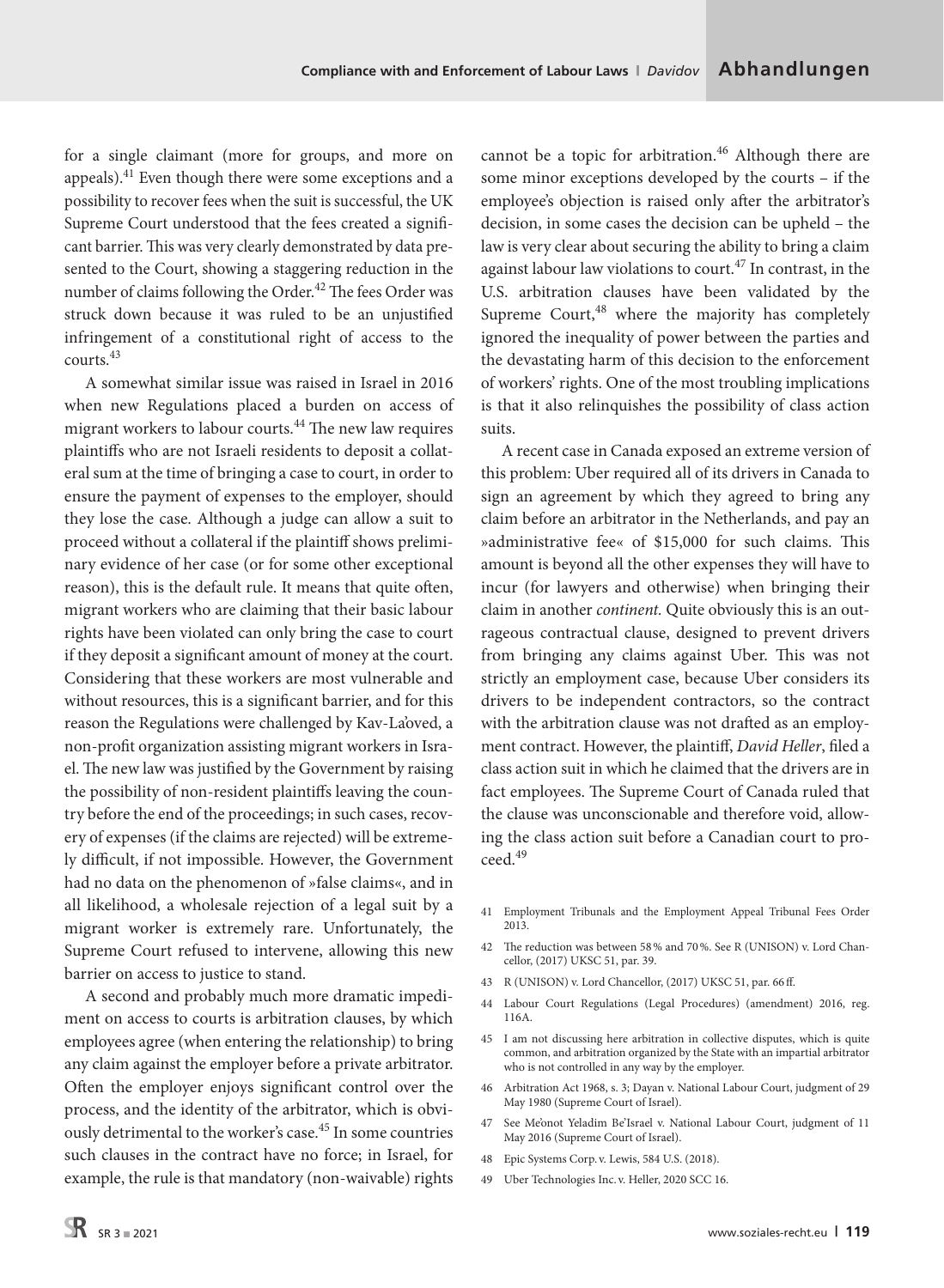#### **d) Disclosure Duties**

Another method that can be used to raise the likelihood of self-enforcement – thereby also reducing the ability of employers to benefit from a violation and encouraging *ex-ante* compliance – is placing disclosure duties on employers. This can include duties to post information about the law and the rights of employees; In Israel, for example, such duties can be found in the laws concerning minimum wage and sexual harassment. $50$  Even more importantly, the law can require the employer to regularly provide *personalized* information to employees related to their own rights, including the number of hours they have worked, the number of vacation days they have left to use, and so on.<sup>51</sup> Both types of information – general and personalized – are a necessary starting point that employees need in order to understand when their rights have been infringed.

One can wonder whether it is useful to fight non-compliance with labour laws with the enactment of *more* laws, that employers can also fail to comply with. One way to respond to this difficulty is by creating incentives for compliance, which is especially fitting with disclosure duties. The information that an employer has to disclose is needed for employees to be able to self-enforce their rights. When an employer fails to provide this information, it places a higher burden on the employee. This can be punished by shifting the burden to the employer to prove that the employee worked less hours than he claims, took more vacation than he claims, and so on. This means that any doubt will work against the employer, significantly raising the legal risks. At least *some* employers are likely to comply with disclosure duties in order to avoid the risk of shifting the burden of proof. This, in turn, will ensure that workers have more information about their rights, raising (at least to some extent) the possibility of self-enforcement.

In Israel, for example, such provisions can be found in three contexts. First, at the beginning of an employment relationship, an employer must provide a detailed notice on the terms of the contract and the employee's rights. According to the legislation, failure to provide a notice shifts the burden of proof to the employer on any issue that should have been listed, subject only to a duty on the employee to provide an affidavit on her claims.<sup>52</sup> Second, if an employer fails to provide a detailed wage slip, as required by law, and there is a dispute about whether the salary included different components (such as vacation pay, overtime pay, travel expenses etc.), there is a presumption that these were not included, and the burden is on the employer to prove otherwise.<sup>53</sup> Third, when an employer fails to keep records on the hours of work, as required by law, the burden shifts to the employer to disprove a claim of overtime by the employee, with regard to claims of up to 15 hours per week. In other words, failure to produce the records – which are crucial for employees' ability to self-enforce their rights – puts the employer at risk of paying significant amounts of overtime (for 15 overtime hours each week) unless it can prove that the plaintiff did *not*  work during those hours.<sup>54</sup>

Similar methods are also included in the new EU Directive on Transparent and Predictable Working Conditions.<sup>55</sup> The Directive requires employers to provide documented information to employees, and Member States have been advised to create favourable presumptions in favour of the employee in case the employer fails to comply. An additional provision concerning on-demand workers advises EU Member States to adopt a presumption that they are employees, »with a minimum amount of paid hours based on the average hours worked during a given period«.<sup>56</sup> The preamble notes in particular the need to improve enforcement of labour laws,<sup>57</sup> which can explain these welcome provisions.

- 52 Notice to Employees and Prospective Employees Act of 2002, s. 5A.
- 53 Wage Protection Act of 1958, s. 26B (3) (added in 2008).
- 54 Wage Protection Act of 1958, s. 26B (1)–(2) (added in 2008).
- 55 Directive (EU) 2019/1152 of the European Parliament and of the Council of 20 June 2019 on transparent and predictable working conditions in the European Union, which replaced the Council Directive 91/533/EEC of 14 October 1991 on an employer's obligation to inform employees of the conditions applicable to the contract or employment relationship.
- 56 See Article 11 and Article 15, respectively. In both cases, the Directive lists additional methods and allows Member States to choose »one or more« of these methods.
- 57 Section 39 of the preamble.

<sup>50</sup> The Minimum Wage Act of 1987, s. 6B, requires employers to post a notice on employees' rights according to this law. The Prevention of Sexual Harassment Act of 1998, s. 7, requires an employer to adopt internal regulations for dealing with sexual harassment complaints and to publish the information on these regulations among the employees.

<sup>51</sup> See, for example, in Israel, the Notice to Employees and Prospective Employees Act of 2002, which requires employers to give employees a detailed notice of their working terms and conditions upon entering employment; the Wage Protection Act of 1958, s. 24, which requires giving a detailed wage slip with each salary, including the number of hours worked, vacations days used, sick days used, and so on.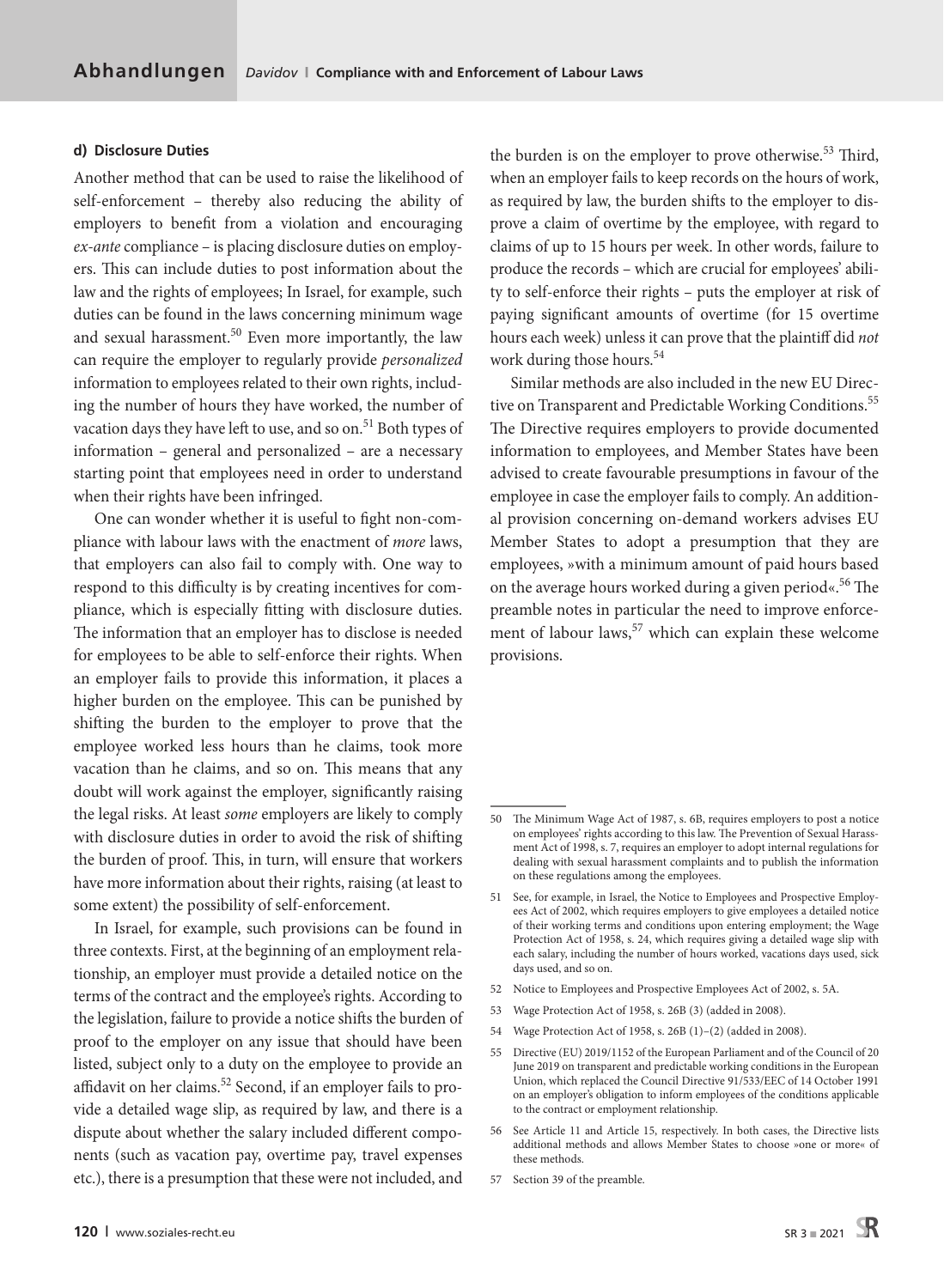## **2. Supporting the ability of other actors to prevent violations**

Part 1 of this section considered four methods that can raise the likelihood of self-enforcement by employees. I now turn in part 2 to discuss four additional methods, that shift the focus to other actors that can be instrumental in curtailing violations: unions, worker centres, lead companies and independent monitors. These are sometimes called public-private compliance initiatives.<sup>58</sup> The common feature of all of these legal methods is that they reduce the ability of the employer to benefit from a labour law violation – thereby affecting the cost-benefit calculation that leads to a decision to violate in the first place.

## **a) Unions**

The first and most obvious actor that can be used to fight labour law violations is the labour union. As already noted, empirical evidence shows that in unionized workplaces the possibility of violations is reduced significantly.59 Unions can give employees the necessary information about their rights; they can help employees check whether they are getting everything they are owed; and they can approach the employer if violations are found and demand correction. Perhaps most importantly, by increasing job security unions provide the background security that is crucial to make any complaint. It has been rightly noted that in practice, job security is often a necessary precondition for the enforcement of all other rights.<sup>60</sup> For this reason, unions have a greater role as enforcement agents in legal systems that do not have protections against unfair dismissals, most notably the United States. In such legal systems, the difference created by job security instituted in collective agreements has a huge impact on the ability of employees to enjoy other rights. But even in countries that *do* have legislated »just cause« protections, the actual protection against unfair dismissals is stronger, or at least much easier to enforce, when a union is present. And as a result, there is a heightened sense of security that can give employees the courage to complain about violations.

Once we recognize the existence of an enforcement crisis, and the important role of unions in minimizing violations, it stands to reason that unions should be given powers to help employees in this regard. In some countries there are debates about whether a union should be allowed to sue the employer directly in case of violations against employees (as the plaintiff and not just representing the employees).<sup>61</sup> While unions can obviously file legal claims in collective disputes, it is less obvious that they can do so when the employer has failed to comply with legislative requirements in its relationship with specific employees. Allowing them to do so is helpful in order to allow the specific employees to remain »behind the scenes« rather than putting themselves front and centre in the fight against the employer.

A separate but related question is whether collective action (and particularly, strikes) should be allowed as a method of enforcing rights. In Israel, for example, when the labour court system was established (in 1969), one of the main goals was to replace strikes with judgments. The National Labour Court precedents maintain that as a rule, strikes are justified (and allowed) only for economic disputes. In contrast, legal disputes should be brought to court. When an employer fails to follow an agreement, or is violating the law, a union is excepted to request a remedy from a court of law, rather than using the strike power. The rule is understandable, given the interest in limiting unnecessary strikes, with the accompanying harms to the public. But sometimes, filing a legal suit is not an effective solution to a problem. And indeed, the Israeli National Labour Court has recognized exceptions to the rule. When local municipalities, facing significant budget cuts, have systematically failed to pay wages in time – for thousands of workers employed by many different employers – the Court allowed a national strike.<sup>62</sup> It was understood that the magnitude of the violations, as well as the difficulty of getting a suitable remedy from the courts (because the municipalities could not pay the punitive damages, due to their financial crisis), justified collective action. And indeed, the strike was successful in putting pressure on the government to find a solution. Arguably, strikes should be allowed to ensure compliance with labour laws in less extreme situations as well (even if still as an exception to the rule).

<sup>58</sup> For additional such initiatives see *Hardy/Ariyawansa*, ILO 2019, 59ff.

<sup>59</sup> *Weil*, in: Freeman/Hersch/Mischel (eds.) (Fn. 6), p. 13; *Landau/Howe*, 17 Theoretical Inquiries in Law 201 (2016).

<sup>60</sup> See, eg., *Blades*, 67 Columbia Law Review (1967) 1404.

<sup>61</sup> See *Waas*, forthcoming in International Journal of Comparative Labour Law & Industrial Relations 2021.

<sup>62</sup> Tel-Aviv Chamber of Commerce v. The Histadrut, judgment of Sep. 22, 2004.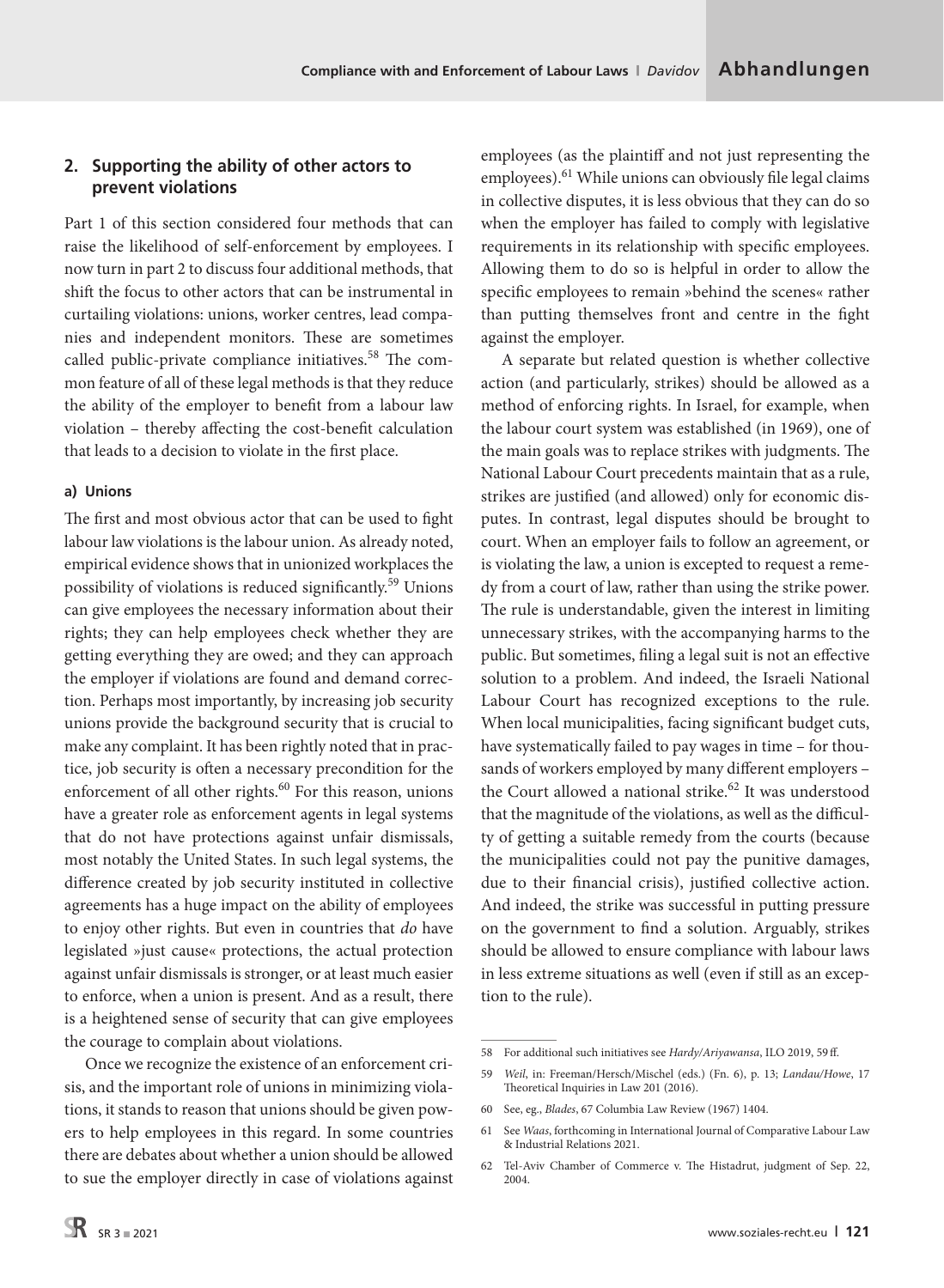A final issue that should be mentioned here is derogation clauses, ie. legislative provisions which allow a union to agree to a *lower* standard (derogate from an employment standard set in legislation).<sup>63</sup> Sometimes, alongside the union's agreement, an approval by a government authority is also required. When the law allows such derogations, the idea is to open room for localized solutions; perhaps in the context of a specific workplace, employees are better off »selling« a specific right in return for some other right that is more important for them. It is assumed, therefore, that such derogations could lead to agreements that are preferred by employees. At the same time, this possibility offers flexibility to employers, and is attractive for them as well. So much so, that at least in some cases, it could encourage them to be more supportive towards organizing drives and more cooperative towards a new union. And if unions are important, among other things, for improving compliance with labour laws, derogation clauses can be seen as a method to (indirectly) improve compliance. It is important, however, to use them carefully – remembering that labour laws secure a »floor« of basic rights that are generally considered non-waivable. Derogations by unions should be limited in context and scope.<sup>64</sup>

### **b) Worker centres**

Unions are an ideal solution for improving compliance, but union density has dropped over the last few decades in many countries. Moreover, in some types of workplaces the prospect of unionization is unrealistic. Low-wage non-unionized workers are sometimes assisted by non-governmental organizations specializing in protecting workers' rights, who have been dubbed »worker centres«. This is especially prominent in the U.S., in correlation with the low union density there,<sup>65</sup> but can be found in other countries as well.<sup>66</sup> Some of these organizations are based on membership of workers, and are similar to unions in this respect, but for various reasons (often because of U.S. legal limitations) are not considered labour unions. Other organizations do not put emphasis on recruiting members.<sup>67</sup> Either way, to help workers enforce their labour rights, these worker centres rely mostly on donations, ie. on the good will of individuals and organizations who care about this issue. Although we cannot assume that such worker centres will continue to exist and to secure sufficient funding, in light of the important work they are doing to help workers self-enforce labour rights, two issues are raised.

First, should worker centres be granted standing to file legal claims? Obviously, they can provide legal services to workers, ie. lawyers on their behalf can represent the workers. But in some cases, it can be useful to allow them to initiate legal suits without implicating any specific worker. In Israel, at least some labour laws open such possibilities. For example, according to the Right to Seating and Suitable Conditions at Work Act of 2007, in case of violation a legal suit can be filed by the worker, by a labour union, or by an organization dealing with workers' rights provided it secured the worker's consent. In a similar fashion, the Equal Wage to Female and Male Employees Act of 1996 allows an organization dealing with women rights to file suits (again with the worker's consent).

Second, and more significantly, some scholars, notably *Janice Fine* and *Jennifer Gordon*, have proposed instituting cooperation between worker centres and State enforcement agencies.<sup>68</sup> After showing that such collaboration is already taking place in some American cities, they pointed out the advantages; for example, the fact that worker centres have ongoing direct contacts with workers, in their own language, and can be very helpful in gathering information on violations and in educating workers. The authors argue that the Government should offer grants to worker centres, thereby contributing to their funding and creating a more formal collaboration which can be called »co-enforcement«.<sup>69</sup> There are some examples for such cooperation already taking place, including with State funding. $70$ 

#### **c) Lead company/client liability**

Outsourcing and subcontracting have led to exacerbated compliance problems in recent decades, as noted above.

- 67 *Fine*, Economic Policy Institute Briefing Paper No.159 (2005).
- 68 *Fine/Gordon*, 38 Politics & Society 552 (2010). The authors call for similar cooperation between the State and unions as well.
- 69 This title appears in later contributions by *Fine* and other colleagues; see, eg., *Amengual/Fine*, 11 Regulation & Governance 129 (2017).
- 70 *Amengual/Fine*, 11 Regulation & Governance 129 (2017), describe examples from the U.S. and Argentina.

<sup>63</sup> See *Finkin*, 36 International Journal of Comparative Labour Law and Industrial Relations 1 (2020).

<sup>64</sup> For more on the idea of »constrained waivers« see *Sunstein*, 87 Virgina L. Rev. 205 (2001); *Estlund*, 155 U. Penn.L. Rev. 379 (2006); *Davidov*, 40 Oxford J. of Legal Studies 482 (2020).

<sup>65</sup> For an overview and analysis of such organizations in the U.S., see *Fine*, Economic Policy Institute Briefing Paper No. 159 (2005).

<sup>66</sup> In Israel, Kav-La'Oved (Workers' Hotline) has a prominent role in assisting low-wage workers, especially migrant workers, and advocating for them.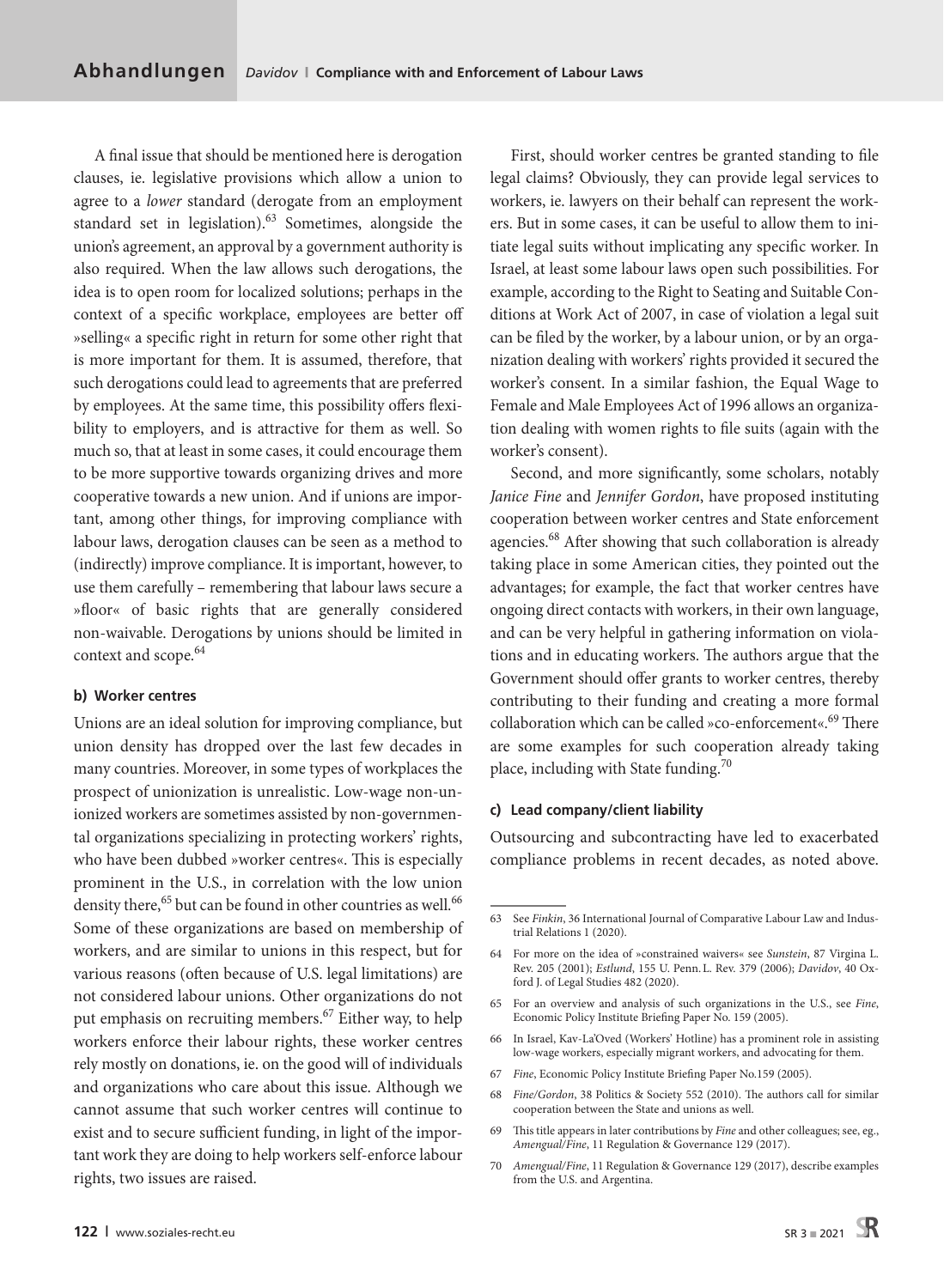Consider, for example, cleaning and security workers. In Israel, firms and other organizations that need ongoing cleaning and security services used to employ the workers directly, but over the last few decades have shifted to outsourcing. By choosing contractors through tenders, they lower the price, thereby shrinking the contractors' profit margins and often pushing them to violate labour laws. Sometimes the clients are directly at fault for such violations, when they pay the contractors less than the minimum required to cover employment costs (a situation which can be termed »losing contracts«). Even if the clients are not directly responsible, at the very least they are in a position to curtail such violations to some extent. They can do so by paying more, but also by using their power as »big« clients to choose only reliable, law-abiding contractors; by demanding in their contracts with contractors compliance with all labour laws, and taking collaterals (guarantees) to ensure that; by monitoring such compliance; and by taking steps to stop violations once they are found, including by severing ties with violating contractors.

In Israel, the Act to Improve the Enforcement of Labour Laws of 2011 created an incentive structure designed to harness the power of clients in this way. It places direct liability on a client towards cleaning and security workers, in case of violations by the contractors who employ these workers.<sup>71</sup> The client can escape liability if taking several steps, including paying the contractor more than the minimum necessary to ensure compliance, and employing an independent monitoring agent (see more on that below). Failure to pay the minimum set by the law, and failure to prevent violations by the contractor, are considered a criminal offence – not only of the client (lead company) but also of its general manager if he or she could have prevented this offence and failed to do so.<sup>72</sup> This system has proved quite successful in improving compliance in the cleaning and security sectors.

One might wonder whether it is justified to place liability on one body for violations of another, just because the latter has the power to prevent violations (even when it has not caused them). Should we extend liability also to lead companies for violations by their contractors all through the supply chain? For example, should an American company who uses manufacturing contractors in Bangladesh be liable for violations of the contractors there, even if it pays enough to make compliance possible? Also, should franchisors be liable for violations by their

franchisees? For example, when a company which has a license to operate a McDonald's restaurant violates labour laws, should there be any liability on the McDonald's Corporation as well? This has been a topic of some debate.<sup>73</sup> Personally I believe that such liability is justified but only when there is some direct connection between the client and the workers. $74$  Cleaning and security workers are a good example, because they work on the premises of the client and in practice become part of the same workplace community together with its employees. In Germany there is broader liability, not limited to specific sectors, although only for minimum wage violations: clients who use contractors for »a significant amount of work« will face administrative fines if they knew or should have known about violations by the contractor or by its subcontractors.75 Arguably, the duty on the client in such cases is not unreasonable: to make a minimal effort to know if its contractors are violating labour laws, and to stop working with them if they do. It is certainly an exception to the rule about the separation between different legal entities, but could be justified in light of the enforcement crisis and the importance of securing a minimum wage for all employees. Perhaps liability can also be placed on franchisors, if through the brand name they create an impression that they are in fact operating the business.<sup>76</sup> At the same time, it would be more difficult to extend such liability when the workers are far removed from the lead company, for example when they work in another country and the lead company has no control over their work conditions – and is not causing the violation by not paying enough.<sup>77</sup>

<sup>71</sup> Such liability is limited to clients who employ at least four workers through contractors, on a regular basis, for a period of at least six months. See s. 25 of the Act.

<sup>72</sup> Section 31, 33 of the Act. For a discussion of criminal »accessory liability« for labour law violations, see *Bogg/Davies*, in: Bogg/Collins/Freedland/ Herring (eds.), Criminality at Work, Oxford 2020, p. 431.

<sup>73</sup> See, eg., *Rogers*, 31 Berkeley J. Empl. & Lab.L. 1 (2010); *Dahan/Lerner/Milman-Sivan*, 34 Mich.J. Int'l L. 675 (2013); *Anner/Bair/Blasi*, 35 Comparative Labor Law & Policy Journal 1 (2013); *Hardy*, 29 Australian Journal of Labour Law 78 (2016).

<sup>74</sup> *Davidov*, 37 Comparative Labor Law & Policy Journal 5 (2015); *Davidov* (Fn. 1), pp. 234–238.

<sup>75</sup> Minimum Wage Act of 2014, s. 21 (2) [for an English translation see **[https://](https://www.gesetze-im-internet.de/englisch_milog/englisch_milog.html) [www.gesetze-im-internet.de/englisch\\_milog/englisch\\_milog.html](https://www.gesetze-im-internet.de/englisch_milog/englisch_milog.html)** (11 February 2021)].

<sup>76</sup> *Davidov*, 37 Comparative Labor Law & Policy Journal 5 (2015).

<sup>77</sup> But some have argued in favour of such liability: see, eg., *Dahan/Lerner/ Milman-Sivan*, 34 Mich.J. Int'l L. 675 (2013); *Anner/Bair/Blasi*, 35 Comparative Labor Law & Policy Journal 1 (2013).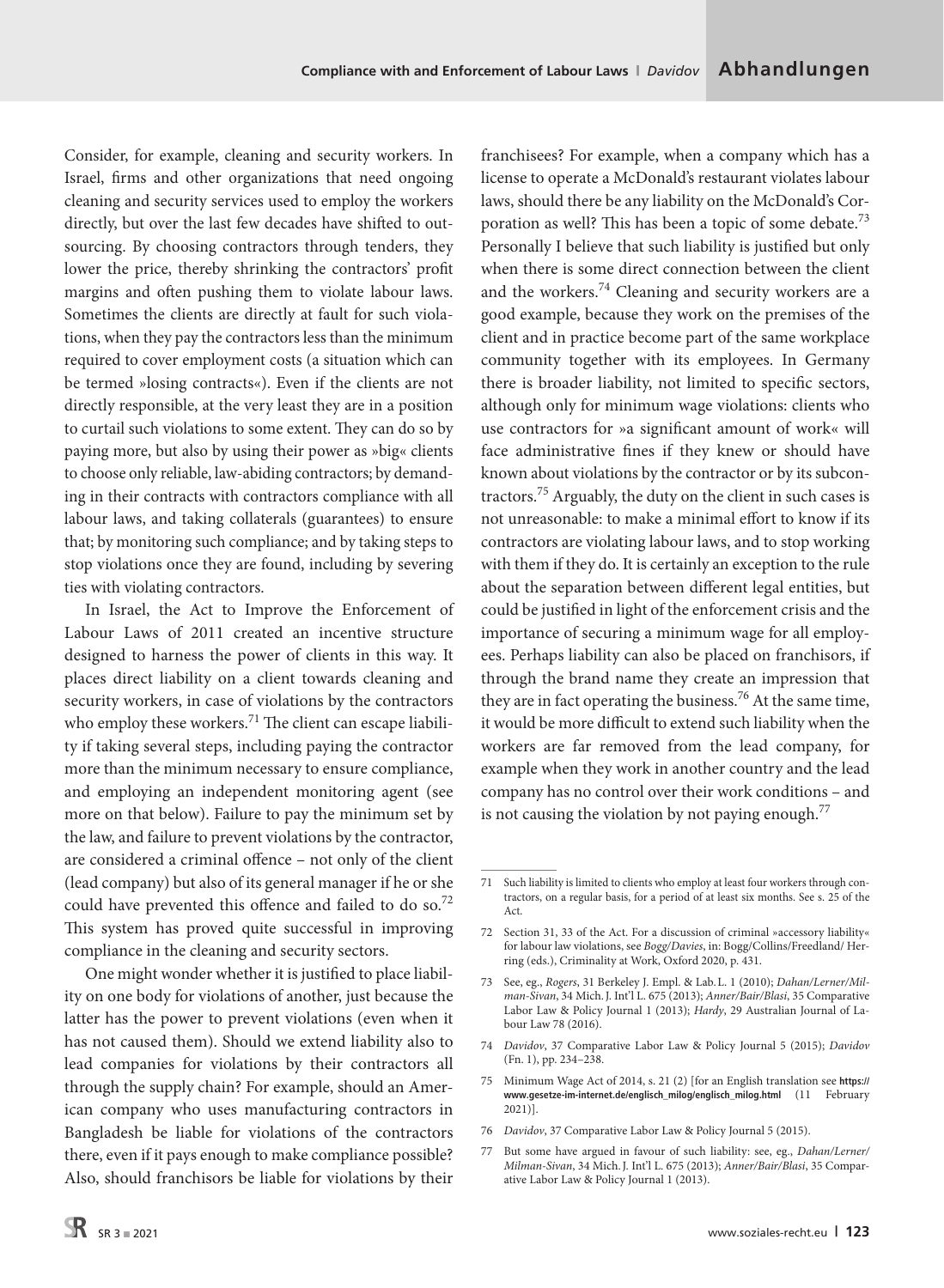#### **d) Independent monitoring**

A final example of using another actor – other than the employee itself, and other than the State enforcement agencies – to prevent or curtail violations, is the idea of independent monitoring. It is obviously not possible to have a labour inspector of the State regularly monitoring compliance at each and every workplace. Could we require employers – perhaps of a certain size or from specific sectors – to employ in-house inspectors? Although the law has not gone that far, there are increasingly situations in which firms and organizations are pushed to do so (using »soft law« incentives rather than a mandatory obligation). One such example can be found in the Israeli Act to Improve the Enforcement of Labour Laws of 2011, which encourages firms and organizations using cleaning and security contractors to hire a »certified wagechecker« that will monitor the contractors' compliance with labour laws. As long as they pay enough to allow compliance (ie. avoid a »losing contract«), hire a wagechecker and act when violations are found, they are immune from the risk of direct liability towards the employees. In other countries, internal monitoring mechanisms have been part of »enforceable undertakings« (see above), ie. employers can voluntarily agree to impose such monitoring on themselves, as part of a deal with an enforcement agency that reduces their punishment for labour law violations.<sup>78</sup>

The main challenge of such internal monitoring is how to keep it independent. It cannot have a meaningful impact unless the monitors are completely independent from the employer and from those who pay their fees (eg. clients) who might expect specific results. In Israel, the clients choose the wage-checkers and pay their fees, which is problematic because they are »repeat players« and it is most convenient for them if the wage-checker does not find any violations. It is perhaps expected that wage-checkers, who are usually lawyers or accountants who undergo a short training, will feel bound by the ethical standards of the profession to protect the interest of the employees. But the incentive structure does not ensure that. A possible solution is to give the employees (through their representatives) the power to choose the wage-checker from a list provided by the Government. Another option is to allow worker centres to provide this service. At the international level, some brands which voluntarily decided to engage monitors (under consumer pressure) have turned to such non-profit organizations in order to gain credibility for the monitoring process.79

# **V. Increasing the cost of violations**

The previous section detailed eight different methods that can help reduce the benefits that employers can expect from violating labour laws. These methods can raise the likelihood of self-enforcement, or the ability of other actors to prevent violation. Overall, they make it less likely that the employer will be able to get away with the violation and benefit from it. The next group of methods, which I discuss briefly in the current section, is more focused on the cost side of the cost-benefit analysis. By raising the cost of violations, we can further push employers towards a decision to comply with the law. I should reiterate that the distinction is not strict; there are methods that can be listed both as reducing the benefit and as increasing the cost. This is not critical. The point is simply to stress the importance of using methods that impact employers' cost-benefit calculation, and to evaluate the methods in this light.

## **1. Criminality**

At least some parts of labour law impose criminal liability on violations – in some legal systems more than others. Assuming that this is justified in terms of criminal law theory, $80$  the question remains whether it is helpful in practice for improving compliance. One might assume that the fear of a criminal conviction would create significant deterrence, given the stigma attached to it as well as other possible costs (from closing access to certain offices/ positions, to the possibility of incarceration in extreme cases). But for this to happen, criminal sanctions should attach to managers and not only firms (who are usually the employers), and the imposition of such sanctions

<sup>78</sup> See *Hardy/Howe*, 41 Federal Law Review 1 (2013).

<sup>79</sup> See, for example, the Worker Rights Consortium [**[https://www.workersrights.](https://www.workersrights.org) [org](https://www.workersrights.org)** (11 February 2021)] and the Fair Labor Association [**[https://www.fairlabor.](https://www.fairlabor.org) [org](https://www.fairlabor.org)** (11 February 2021)].

<sup>80</sup> For a discussion of this point see *Cabrelli*, in: Bogg/Collins/Freedland/Herring (Fn. 72), p. 53; *Collins*, 31 King's Law J. 373 (2020).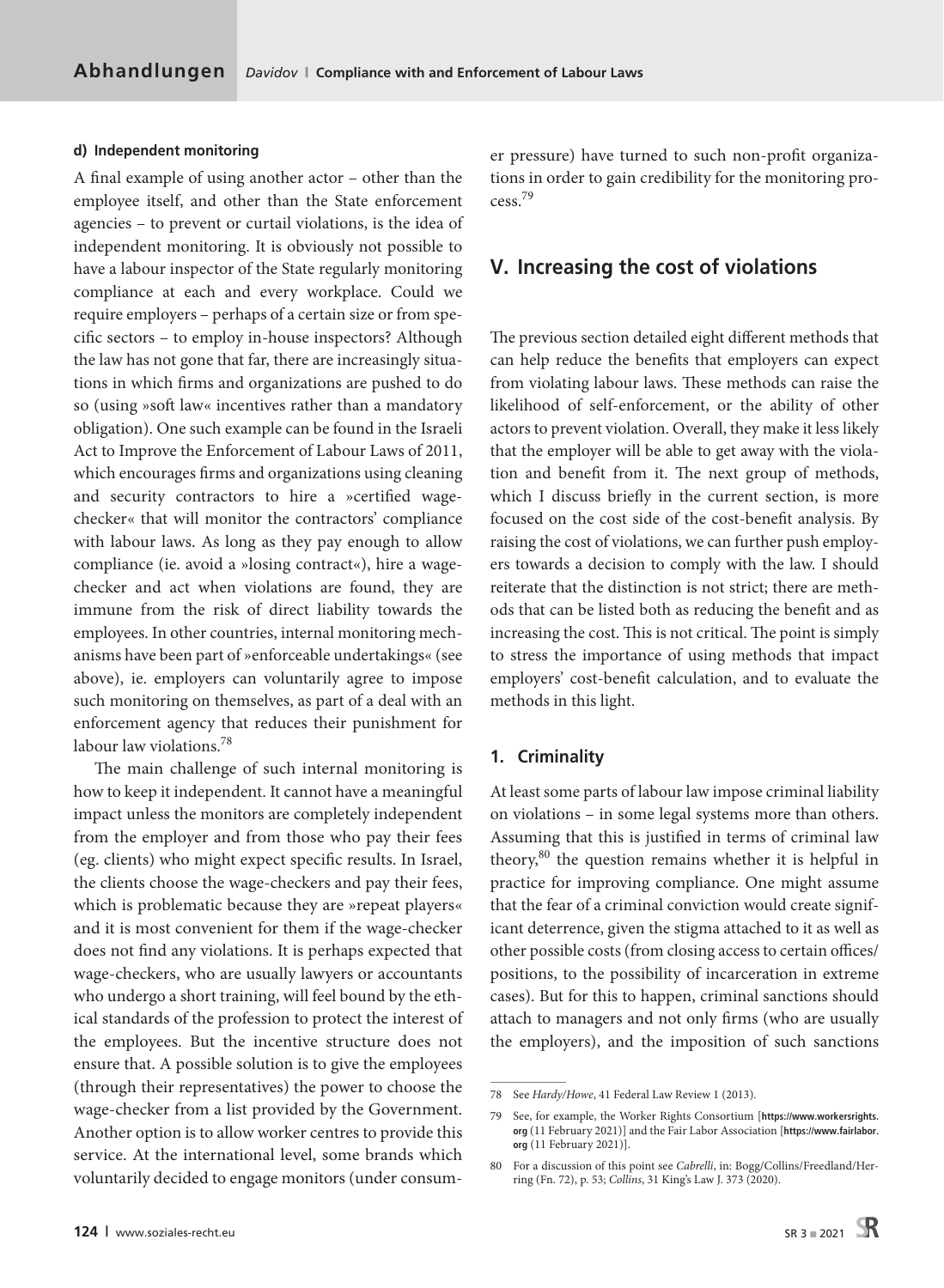must be seen as a realistic possibility. There has to be perception among employers that this is a real risk, rather than merely a theoretical empty threat. In practice, this does not seem to be the case.<sup>81</sup> But there is certainly potential if prosecutions become more common and if they are well publicized to raise awareness among employers to this risk.

Until we reach a time when criminal cases are more common for labour violations, are the criminal prohibitions »on the books« (but not in practice) useful or rather detrimental? It is important that they do not take away the availability of civil remedies in any way. $82$  It is also important not to use lack of criminal convictions as an indication of a »clean record«, for example when choosing a metric for identifying »repeat offenders« (see on that below). Subject to these important caveats, having criminal prohibitions seems important even if it is only in the background and rarely applied – if only to »send a message«, ie. make an expressive statement, about the importance of labour laws and the harm caused by their violation.

# **2. Administrative sanctions**

While we should certainly try to make criminal convictions more probable, they are likely to remain quite rare. The criminal process has plenty of (justified) elements designed to prevent unjust convictions, including an extremely high burden of proof. It requires ongoing collaboration between labour inspectors and prosecutors, and overall a lengthy and complex process. In recent years there is a trend to replace criminal sanctions with administrative sanctions, which do not carry the same stigma, but are much easier to implement. In Israel, for example, since 2011 a senior labour inspector can impose administrative fines (also sometimes termed regulatory fines) for labour law violations. $83$  Once the inspector determines that a violation has occurred, the employer has to pay the fine, or appeal. Much like a parking ticket, when a fine is imposed it applies by default, unless the decision is reversed on appeal. In a similar fashion, the German Minimum Wage Act stipulates that violations are considered regulatory offences, and allows enforcement agencies to impose significant fines.<sup>84</sup>

This system does not escape a major challenge of State enforcement: it relies on detection and some investigation of violations, which requires an expensive apparatus of inspectors, and it depends to a large extent on complaints from workers, which are not common. Nonetheless, the ability to impose fines swiftly, in a relatively easy process, is an important improvement.<sup>85</sup> Employers quickly realize that fines are more than a theoretical possibility, and have to factor that in their cost-benefit calculations.

# **3. Shaming**

Another way to raise the cost of non-compliance is through shaming: by making the violation known to clients, customers and business collaborators of the violating employer. For this to be effective, there has to be broad societal awareness to the importance of labour law and the immorality of violations; and the publicity has to be broad enough to reach the relevant communities. In Israel, the law specifically directs the enforcement agency to publicize on a governmental website the details of administrative fines imposed on employers.<sup>86</sup> I suspect this has very minimal impact, because the information will only reach those who look for it on the specific webpage, where one can find a long list of firms and the fines they had to pay. A more effective system was used until recently in the U.S. with regard to health and safety violations. For the past two decades, the Occupational Safety and Health Administration (OSHA) has been issuing a press release to inform the public of violations, whenever the penalties imposed were over a certain threshold. A press release can reach a broader audience, and given the focus only on one specific employer, it directs more attention to the violator. It also details the violations and can explain their severity. A recent empirical study found that »press releases revealing OSHA noncom-

<sup>81</sup> In Israel, during 2019 there were only 25 criminal labour cases which led to verdicts. See the report of the Enforcement Unit of the Ministry of Labour (in Hebrew), **[https://www.gov.il/BlobFolder/dynamiccollectorresultitem/summary-of-activi](https://www.gov.il/BlobFolder/dynamiccollectorresultitem/summary-of-activities-2019/he/summary-of-activities-2019.pdf)[ties-2019/he/summary-of-activities-2019.pdf](https://www.gov.il/BlobFolder/dynamiccollectorresultitem/summary-of-activities-2019/he/summary-of-activities-2019.pdf)** (11 February 2021). For a critical analysis of the effectiveness of criminal sanctions for labour violations in the UK, see *Barnard/Fraser Butlin*, in: Bogg/Collins/Freedland/Herring (Fn. 72), p. 70; One can assume that the same problem exists in other countries as well.

<sup>82</sup> *Barnard/Fraser Butlin*, in: Bogg/Collins/Freedland/Herring (Fn. 72), p. 70.

<sup>83</sup> Act to Improve the Enforcement of Labour Laws of 2011, s. 3.

<sup>84</sup> Minimum Wage Act of 2014, s. 21 [for an English translation see **[https://](https://www.gesetze-im-internet.de/englisch_milog/englisch_milog.html) [www.gesetze-im-internet.de/englisch\\_milog/englisch\\_milog.html](https://www.gesetze-im-internet.de/englisch_milog/englisch_milog.html) (11 February 2021)**].

<sup>85</sup> In Israel, during 2019 the Ministry of Labour imposed administrative fines in the amount of app. 200 Mio. NIS on 2193 employers [see the enforcement unit report, (Fn. 81) above]. This is many fold higher than penalties imposed in criminal proceedings in the past.

<sup>86</sup> Act to Improve the Enforcement of Labour Laws of 2011, s. 17.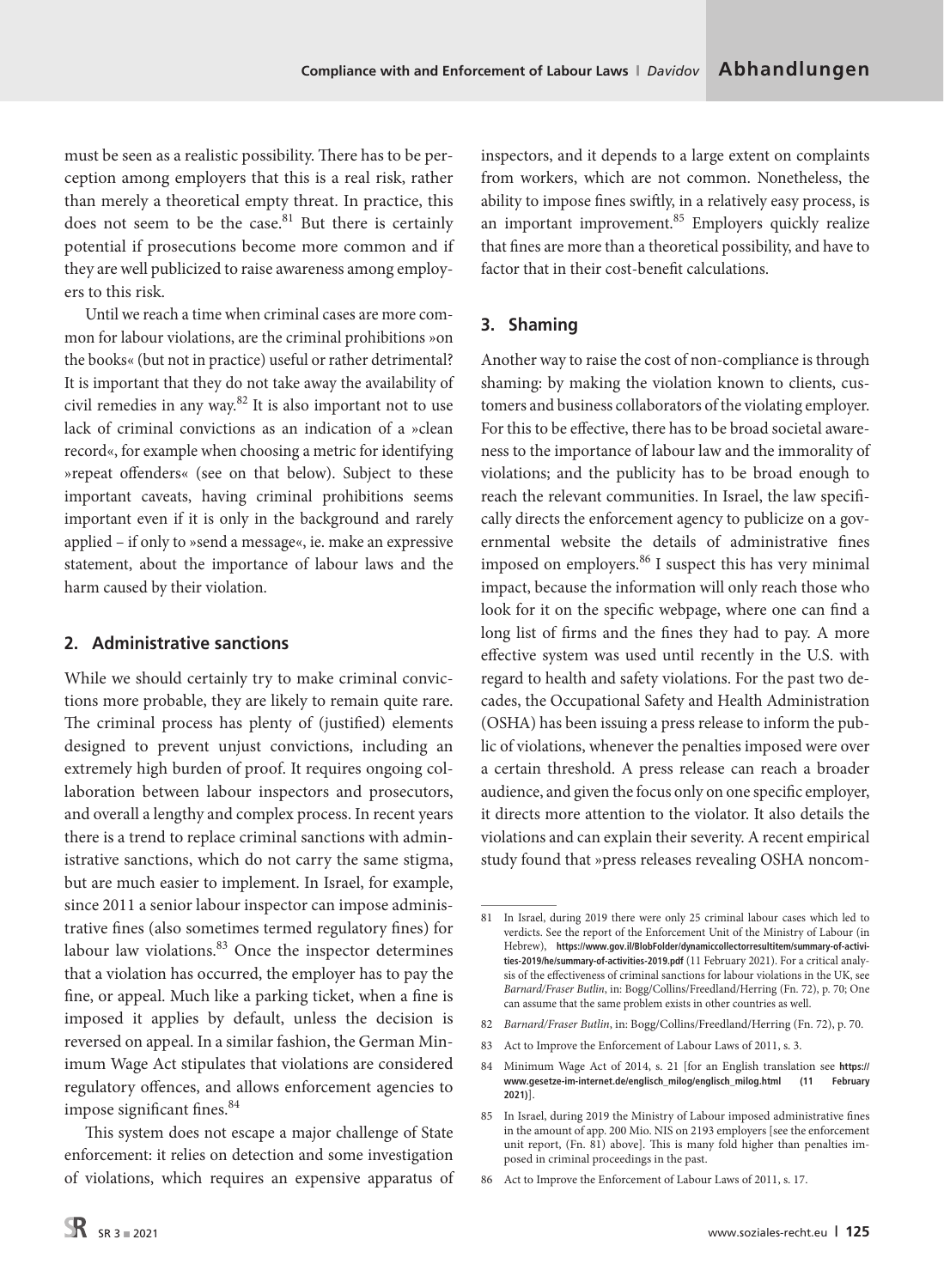pliance lead to substantial improvements in workplace safety and health. A press release leads to 73% fewer violations at ›peer‹ facilities in the same sector within a 5 km radius.«87 That is a very impressive impact. Further testimony to this impact is the fact that the pro-employer Trump administration has recently decided to stop this practice.88 It remains to be seen whether it will be restored under the new Democratic administration.

#### **4. Withholding privileges**

Many businesses need something from the State, and this can be used to raise the cost of violations. For example, in some sectors a license is required to operate. It is possible to refuse granting a license, or to revoke an existing license, in cases of repeated labour law violations. In Israel, for example, a license is required to operate a temporary employment agency, as well as a business providing security or cleaning services.<sup>89</sup> The legislation explicitly instructs the Minister to revoke a license or limit it, in case of labour law violations, after the licensee has been given an advance warning.<sup>90</sup> This seems especially justified for businesses whose main activity is to employ people. A temporary employment agency, and a cleaning contractor, do very little besides employing people and making a profit from selling their labour time to others. Such firms do not produce anything, or offer a service in any real sense beyond mediating the sale of labour power. While society can expect *all* employers to act legally and refrain from violating labour laws, if all you do in your business is to employ people and you consistently fail to follow the law in this activity, there is no reason to allow you to keep doing it.

Another example of withholding privileges, with much broader impact, is to consider labour law compliance record when taking procurement decisions. In Germany, according to the Minimum Wage Act of 2014, employers who received a regulatory fine of €2500 or more »are generally to be excluded from participating in a tender for a delivery, construction or service contract« of public authorities, »until their reliability has been proven to be re-established«.<sup>91</sup> Such provisions can have a dramatic impact on the cost-benefit calculation of employers. In many sectors, a business cannot take the risk of being excluded from public procurement. The German rule seems extreme, because it refers to a single fine and not an especially high one. If the rule is too broad, it might not be applied in practice. In Israel, the procurement privileges are withheld only from repeat offenders, of relatively serious magnitude. This is easier to justify;  $92$ although setting the line to define repeat offenders can be contentious.

## **5. Strategic enforcement**

Finally, it seems pertinent to point out the importance of effective enforcement action as a factor in raising the cost of violations. This is a major area in itself, that can only be mentioned here very briefly. Various strategies for effective enforcement have been proposed, most notably by *David Weil*, under the heading of »strategic enforcement«.<sup>93</sup> The basic idea is that enforcement cannot rely on complaints, which cover only a tiny fraction of violations and not the most extreme ones. Enforcement has to be proactive, look for the places where violations are most common, identify the causes and tailor the solutions to be most effective for each context. That includes some of the methods discussed above, like compliance agreements and shaming. The goal is to use the resources of enforcement agencies most effectively to counter more violations and especially the most severe violations. This approach is also influential at the ILO, where it is called »strategic compliance«, with a multitude of resources and techniques for effective enforcement offered to inspectors.<sup>94</sup> Improving effectiveness is, of course, easier said than done in practice; but has achieved

- 92 For a discussion of justifications see *McCrudden*, Buying Social Justice: Equality, Government Procurement, and Legal Change, Oxford 2007, Ch 5.
- 93 *Weil* (Fn. 10), Ch. 9; *Weil*, [Boston U. School of Management Research Paper](https://papers.ssrn.com/sol3/papers.cfm?abstract_id=1623390) [No. 2010–20;](https://papers.ssrn.com/sol3/papers.cfm?abstract_id=1623390) *Weil*, 60 Journal of Industrial Relations 437 (2018); See also *Fine/Galvin/Round/Shepherd*, forthcoming in International Journal of Comparative Labour Law & Industrial Relations 2021.
- 94 See ILO Approach to Strategic Compliance Planning for Labour Inspectorates 2017, available at **[https://www.ilo.org/global/topics/labour-administration-in](https://www.ilo.org/global/topics/labour-administration-inspection/resources-library/publications/WCMS_606471/lang--en/index.htm)[spection/resources-library/publications/WCMS\\_606471/lang--en/index.htm](https://www.ilo.org/global/topics/labour-administration-inspection/resources-library/publications/WCMS_606471/lang--en/index.htm)** (11 February 2021).

<sup>87</sup> *Johnson*, 110 American Economic Review (2020), 1866, 1868.

<sup>88</sup> *Scheiber*, Labor Department Curbs Announcements of Company Violations, New York Times, 23 October 2020 (reporting on a memorandum issued by the Deputy Secretary of the Labor Department).

<sup>89</sup> Employment of Workers through Employment Agencies Act of 1996, s. 2, 10A.

<sup>90</sup> S. 6 of the Act.

<sup>91</sup> Minimum Wage Act of 2014, s. 19 (1) [for an English translation see **[https://](https://www.gesetze-im-internet.de/englisch_milog/englisch_milog.html) [www.gesetze-im-internet.de/englisch\\_milog/englisch\\_milog.html](https://www.gesetze-im-internet.de/englisch_milog/englisch_milog.html)** (11 February 2021)]; See also the Act to Combat Undeclared Work and Unlawful Employment of 2004 (amended in 2017), s. 21 [for an English translation see **[https://www.gesetze-im-internet.de/englisch\\_schwarzarbg/englisch\\_schwarzarbg.](https://www.gesetze-im-internet.de/englisch_schwarzarbg/englisch_schwarzarbg.html) [html](https://www.gesetze-im-internet.de/englisch_schwarzarbg/englisch_schwarzarbg.html)** (11 February 2021**)**].